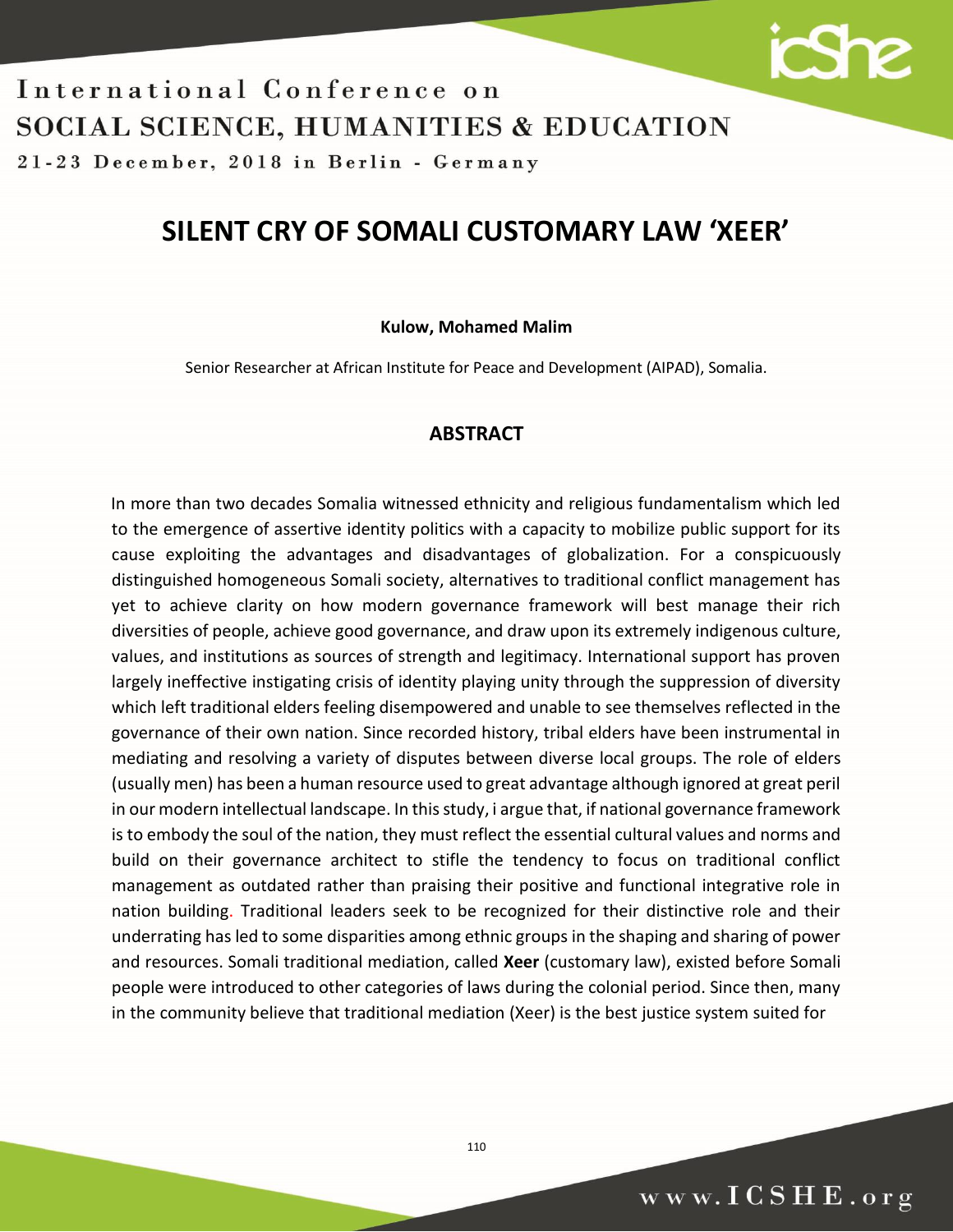

## $\overline{\phantom{a}}$ Somalia under current circumstances, in a country where a high percentage of the population is

## 21-23 D mnegmeber, 2018 in Berlin - Germany

The Xeer's oral tradition and emphasis on long-lasting relationships make it effective in a different way. my research argues that Xeer is the most effective way to mediate and resolve the conflict in Somalia given how well it works within Somaliland and Puntland.

This paper also focuses on the role and effectiveness of clan elders in confronting socio-economic, and legal disputes. This study describes the process and the mechanisms utilized by clan elders (traditional mediators) in resolving conflicts within the Somali community. I explain the kinds of disputes, explore the ways elders interpret clan customs and demonstrate why certain approaches are effective, which may benefit international actors as well. Xeer and clan elders have the power to put aside differences and grant peace back to the community, if empowered as in the example of Somaliland and Puntland.

The Somali traditional system of governance and conflict resolution has survived the civil war in many areas, in particular Somaliland and Puntland.

This paper further argues that the Xeer traditional mediation based on customary law is the best tool to use for Somali conflict resolution. I explore why Somali traditional mediation successful in Somaliland and Puntland, when all international reconciliation peace processes failed in the rest of Somalia? Does this suggest that we need to revive Somali Traditional Mediation for peace in the rest of Somalia and why would deadliest terrorist groups like *Alshabaab* seek the support of traditional leaders?

## **Introduction and Background of the study**

Conflict has consistently prompted an atmosphere of miscellaneous and multifarious social discourse that has ascertained a thrilling uncertainty in global, regional and national orders of human wellbeing. While the nature of conflict features may differ in varying context, its discourse in social, economic and political patterns has been coherently almost similar whilst causing death, displacement and a great ordeal of human suffering. The wide-range disparities in defining its causes and drivers, has somehow shortsighted those mechanism ought to mitigate and diffuse this inter-level human crisis. And sometimes an approach envisioned to mediate its impact in a peaceful model, has exacerbated and induced new kinds of conflict instead of its precipitated end projection. Behind all the existing contemporary architecture, institutions and intellectual landscape, inarguably, a clash of pragmatic and viable consensus on the deficiency of these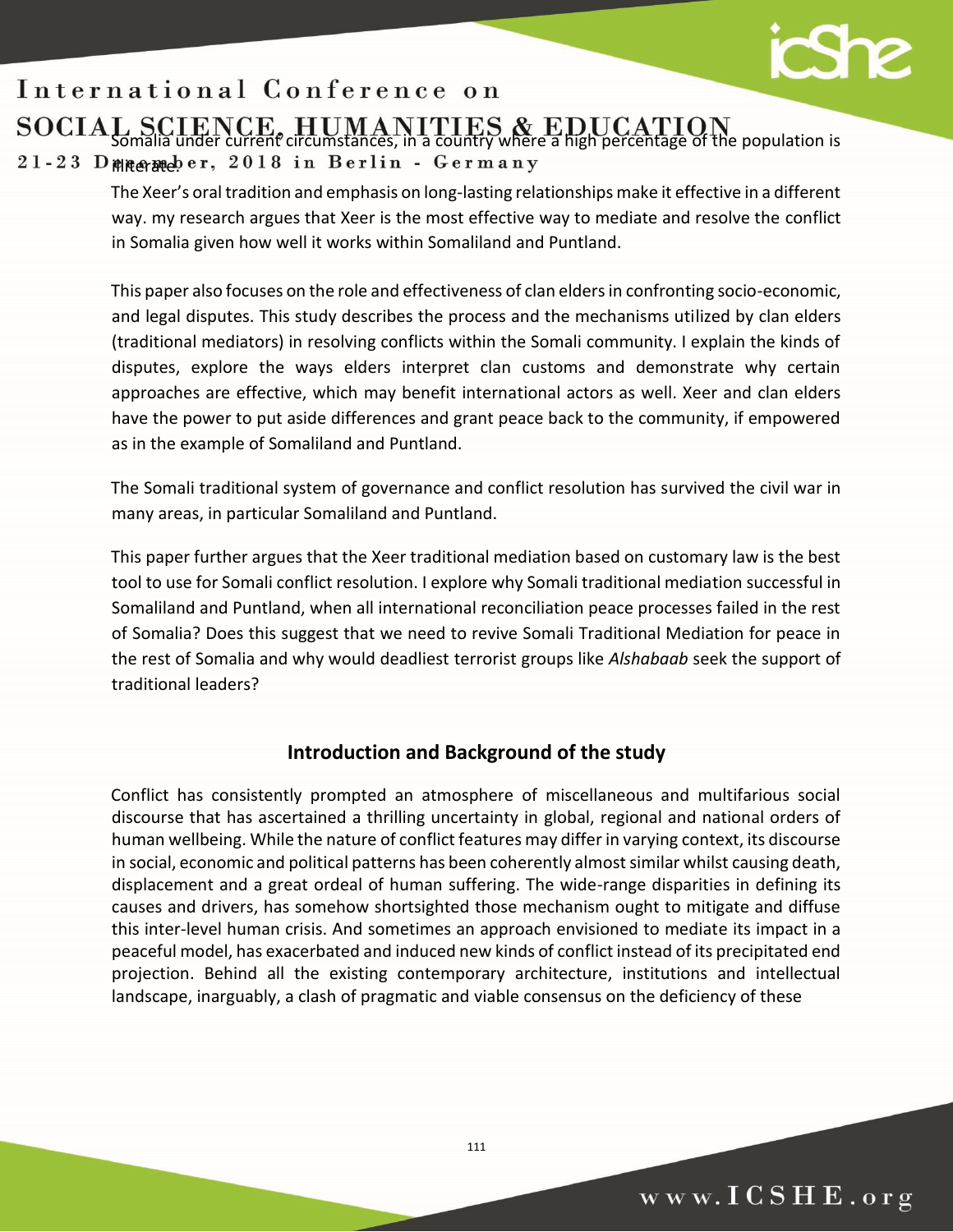## $\overline{\phantom{a}}$ applied approaches remains practically problematic in the nexus between know-what and know-

 $21 - 23$  D howe multes paper] Somalia Bas our mase Gudy music pay that lack of, or lack of knowledge acknowledgement vested in traditional conflict mediation and management mechanism has been the key peace problematic.

> Through trend analysis of peace-conflict quagmire, this study will explore why contemporary and International peace initiative's has not been the ultimatum to Peacebuilding and how the Somali customary law (xeer) outscores the former in practice. The central purpose of this research is to explore the verily ignored role of the Somali traditional conflict management; known as Somali customary law or "Xeer" and its relativity to the destiny of the Somali people way of life and identity. In this study I examine how this indigenous values and customs have been dispossessed by modern contemporary system of governance stifling the longstanding positive integral part of this traditional mechanism that served as a means of solving and mediating various types of conflicts. During the study I explore how efficient and treasured the "XEER" system in comparison to the international community conflict management system and applied initiatives in Somalia and its very considerable shortfalls.

## **Somali Traditional system and Practices**

Somalia is a country uniquely distinguished by homogeneity people who share a common heritage of identity, not limited to, but, ethnicity, language, culture, religion, norms and values in their ways of life. Dating back to ancient history, this universal bond as has been exclusively the core of their overall distinctiveness. The clan tree has been an essential pillar of their unity and sometimes outplayed a division item depending on the periphery of changing periods, paradigm and trends of issues in the lens of history.

In Somalia, throughout recorded history, ethnicity and cultural architect based on clan and tribal customs and values, enormously superseded any contemporary governance systems. Before colonialism, Somali life was nomadic in nature and without complexity. Individuals and families belonged to a clan, which provided the only necessary government for survival in nomadic culture.

"The Somali family is the ultimate source of both personal security and identity. *The family is deeply valued and serves as a safety net—a sort of social welfare—for many Somalis; thus, it is important to protect family honor" (Putman and Noor, 1993).*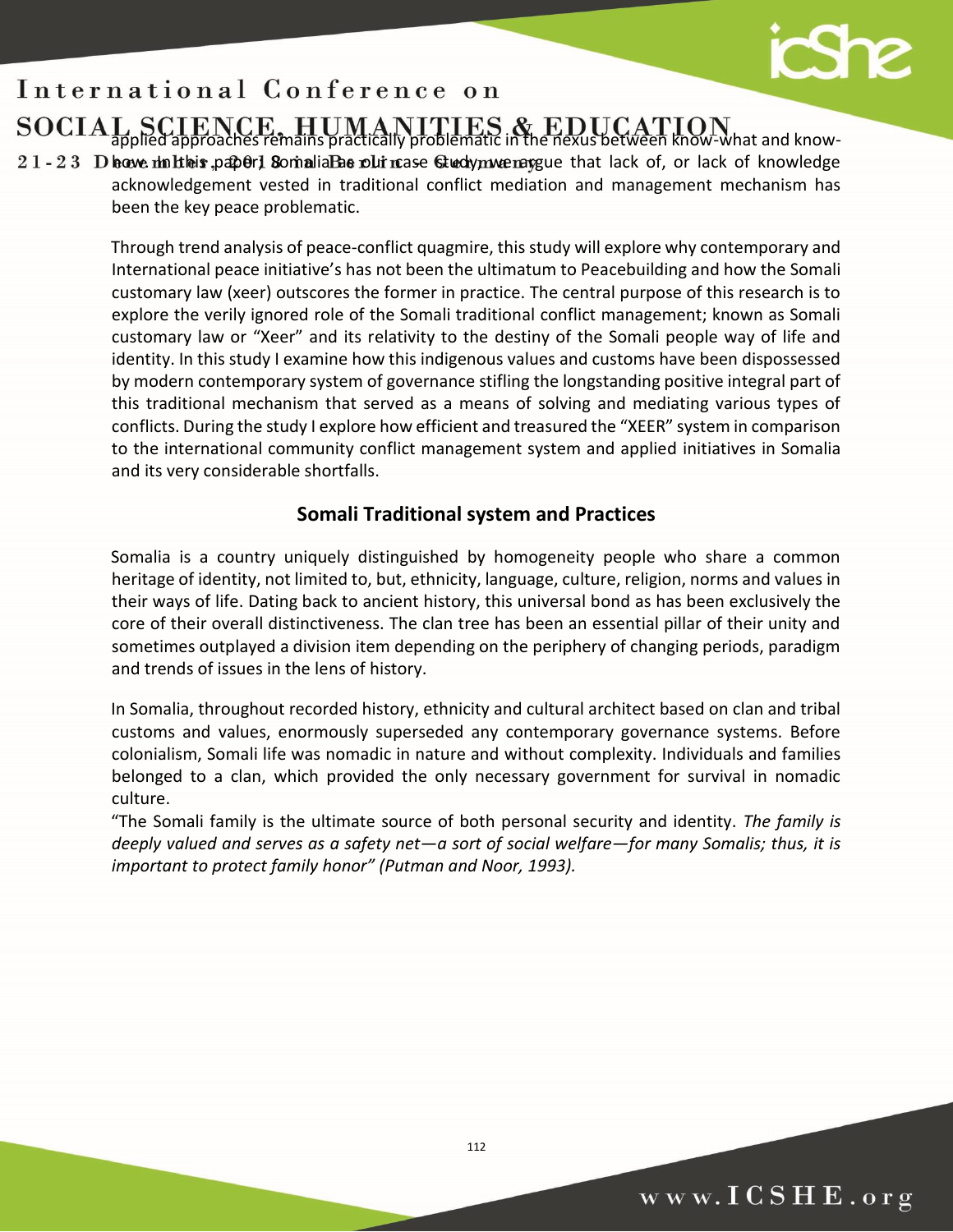

## $\overline{\phantom{a}}$ **Islamic Sharia in Somalia**

21-23 D Somalls have long been Sunhi-Muslim, observing Blamic sharia. Religious education was most readily available in urban centers or wherever mosques existed. Some teachers traveled on foot from place to place with their disciples, depending on the generosity of others for their living. The teachers served the community by preaching, leading prayers, blessing the people and their livestock, counseling, arbitrating disputes, and performing marriages.

> As a result, *sharia* did not replace, but rather only informed, the traditional societal structures of the clan, *Xeer*, and the authority of the elders. In the colonial era, Somali clan elders in fact became the protectors of Islam and traditional society and ordered their people to reject the spread of western education. As a result, most parents would not allow their children to attend school as a protest against westernization in general. A sort of educated or adapted Islam, therefore, continues to play a major role in Somali culture and way of life.

> The regional groups also exercise strong influence on both the political leadership and traditional structures. The mosques are not only a place of worship, but also used as a place from which to spread social issues. It is a center for families to solve their disputes, such as marriage and divorce or any other disagreement between close families. Islamic Sharia and the dominant pastoral lifestyle together shaped the values and norms that distinguish Somali society and their Xeer.

## **Somali Social Structure**

The importance of the clan for daily living encourages individuals to live in close proximity to their families, and that is what creates the Somali village. The need to be safe from hostile clans is what obliges one to reside in the village of his forefathers, even as the nomadic elements of the culture maintain mobility in order to secure water and grazing lands. From time to time, such circumstances will force opposing clans to live in the same village. In the south of Somalia, however, society is different, as the communities there are farmers who tend to live in one village permanently. Clans do not mix, and the region as a result was historically more peaceful than the north and central, until the civil war started a new phase in South Somalia. Somali villages and nomadic communities have more open conflict than big cities, but the omnipresent clan structure provides for a more open style of conflict resolution as well. Clan elders and Somali *Xeer* were always an integral part of the Somali village, largely because *Xeer* was for centuries the only effective source of managing conflict and ensuring community cohesion and thus played a major role. The key, therefore, to understanding the political constitution of and current challenges to Somali society lies in a more detailed understanding of the concept of the clan, its elders, and *Xeer*. This will enable us to grasp its importance and permanence for the nation.

According to Joakim Gundel report, "The predicament of the elders "Odey, is the overarching family clan is the foundation for an agnatic lineage system.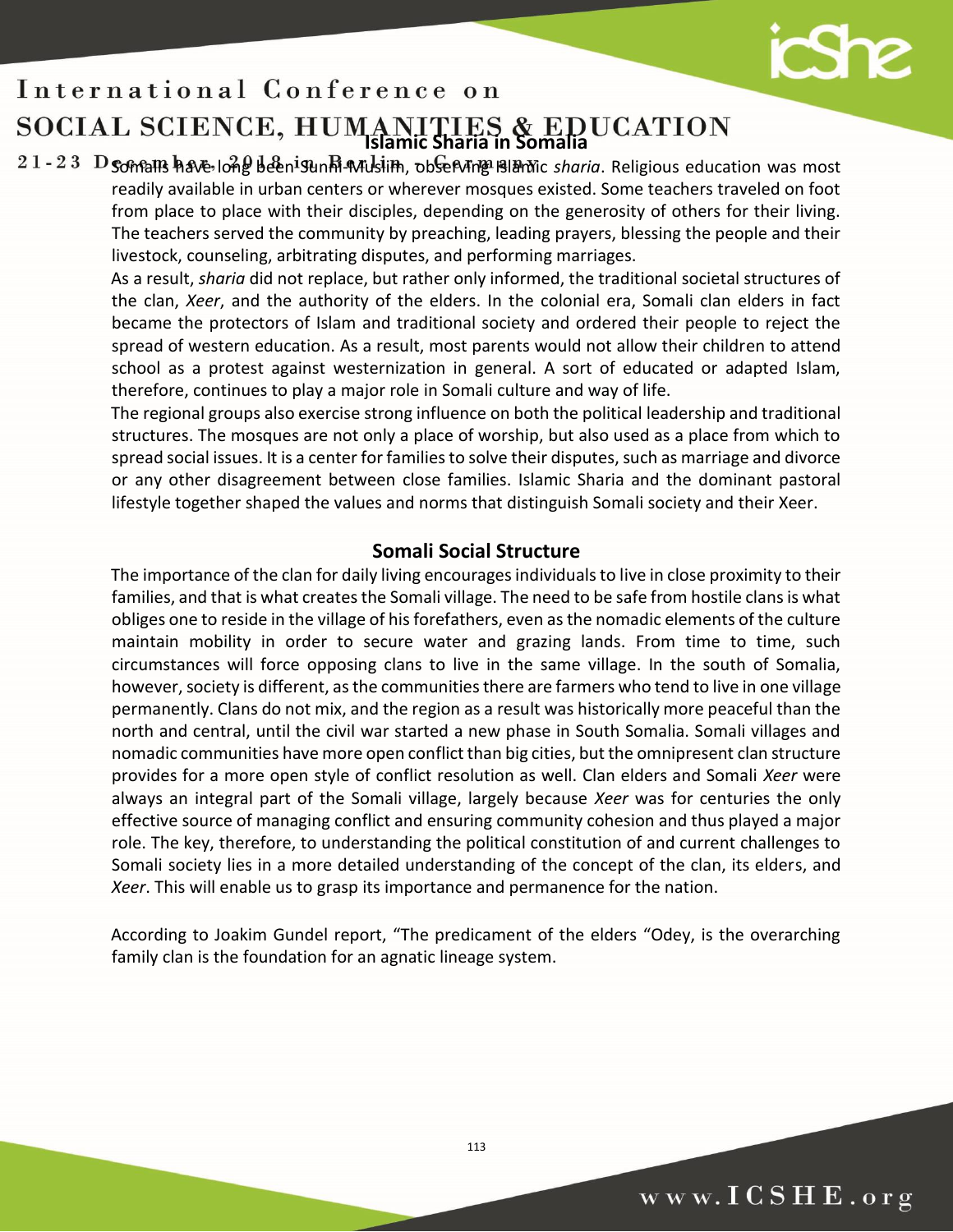# cSh

## $\overline{\phantom{a}}$ Somali society follows a system in which individuals trace their descent through the male line and

 $21 - 23$  D take the breame  $20$  the Bir if at here. The clan subdivides itself into multiple columns of descending categories of clans, sub-clans, primary lineage, and "Mag" known as the paying group.

> This group is the social formation of lineage members that ensures social security, economic viability, and physical protection. Mag-paying group is the most stable unit in the social structure; members of the magi-paying group have an informal contractual agreement to support one another and to share payment of a fine (mag-payment), however and from whomsoever it is levied. Clans within the Somalis are established into smaller units based on the mag, which are blood payment or compensation systems, measured in camels, the most prestigious and expensive animal in Somali community. The rules of *mag* are fixed and known throughout the community, establishing a means of certainty that guides the conduct of the members of the group. For example, the compensation for taking a man's life is one hundred camels and the compensation for taking a woman's life is fifty camels. Liability under the *mag* system was collective and as such the *mag* group as a whole is supposed to compensate for the loss that is occasioned to a victim of the acts of one's of its members. *Xeer*, mediated by the clan elders, determines the norms that govern conduct and relations within and beyond the Mag-paying commune.

## **Somali Customary Law "Xeer"**

To sums up the Somali lineage ethic with a well-known Somali saying: "My cousin and I against the clan; my brother and I against my cousin; I against my brother." Within this system, alliances among warring lineages can be formed, while kin who are supportive in one situation can be predatory in another. Traditionally, disputes and conflicts in this agnatic society are resolved through *Xeer*. Clans in a specific area agree both within themselves and among themselves upon certain traditional laws. For example, rather than using written contracts, Somali clans practice intermarriage between different sub-clans as a legitimate means for establishing and strengthening inter-clan relationship and *Xeer* agreements, especially concerning the usage of grazing and water resources (Gundel and Dharbaxo, 2006).

Such moral agreements, guided by *Xeer*, call upon sets of generalized cultural concepts and may be viewed as the due process in dispute management and settlement. To a larger extent, however, *Xeer* may be a specific contract entered into between individuals and between groups. These contracts are twofold: *Toll Xeer* (clanship, lineage) and the inter clan. Both types are activated at points of tension either between individuals or between clans as their individual or collective social, political, or economic pursuits collide. In all cases whatsoever, the guiding principle of settlement for *Xeer* is the safeguard of social cohesion; litigation is carried out within the framework of this goal.

All immutable, fundamental aspects of *Xeer* are directly related to the maintenance of basic social bonds necessary to human survival. Its core principles include the following.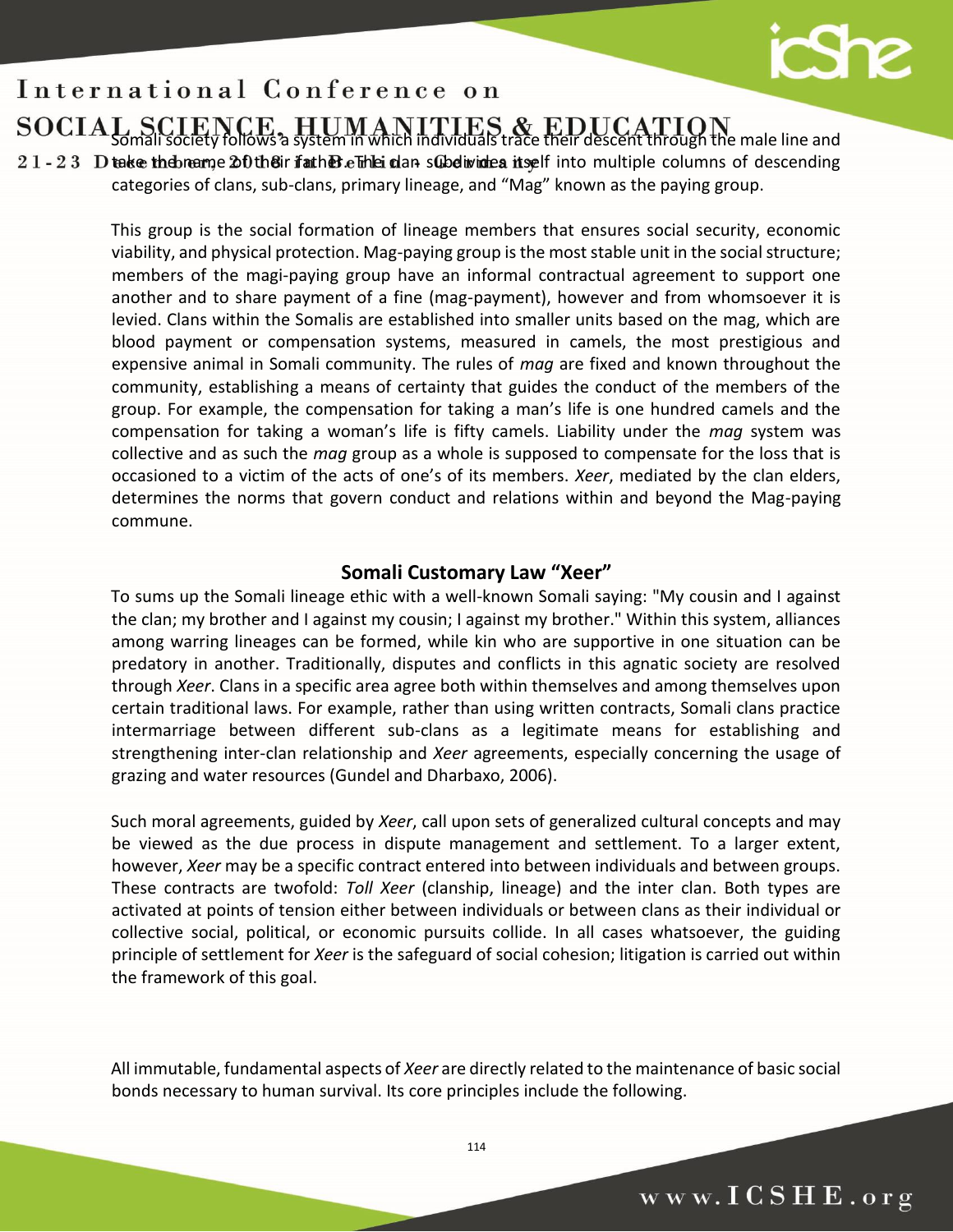### $\overline{\phantom{a}}$  $\blacksquare$  Collective payment of Mag. This can occur in cases such as death, physical harm, theft, rape, 21-23 Deceandodefamatubh8 in Berlin - Germany

- Inter-clan conventions on protection and security, especially in time of war. For example, there are rules that govern the untouchable group Biri Mageydo, "spared from spear."
- Family obligation including payment of dowry (yared, dibar, and maher).
- Resource-utilization rules regarding the use of water, pasture, and other natural resources.

Most Somalis, both rural and urban dwellers, observe *Xeer* norms, which are the first and preferred recourse to engage the justice system, even before Islamic *Sharia* or constitutional law. Within the clan, the elders, or other traditional mediators, use their judgment and position of moral ascendancy to apply *xeer* in order to find an acceptable solution to various conflicts.

## **Traditional Authority: "Clan Elders"**

Decisions was/are based on consensus within the elders and may be rendered immediately. Resolution may involve forgiveness, a mutual formal release of the problem, and, if necessary, the arrangement of restitution. Power in the rural communities was mediated through traditional elders. The effectiveness of customary law and codes of behavior was weakened by modern politicians who used tactics of divide-and-rule among the clan elders to pursue of their own agendas.

Since primeval times, the clan elders have played a major role in terms of security and social cohesion. The elders in Somali communities form the customary mechanism of conflict management by through "Xeer" to the conflicts and issues arising within the clan or among different clans. These elders command an authority that makes them effective in maintaining peaceful relationships and the community-centered way of life. The elders derive this authority largely from their historical position in Somali society. They control resources, marital relations, and networks that go beyond the clan boundaries, ethnic identity, and generations. Many Somalis also believe that the elders even hold supernatural powers.

## **Trend analysis and Current situation in Somalia**

In the last decades, Somalia has witnessed different informal and formal governance systems; warlords and Islamic extremists conducting immense atrocities and piracy, clouding poverty and anarchy prevail. The civil war had multiple complex causes, including political, economic, cultural,

and psychological. Since the fall of the central government in 1991, various warlords have simply fought against one another, a fight over sharing and shaping of power and resources. In the past 51 years since its independence, Somalia has had only 9 years of multiparty democracy, 20 years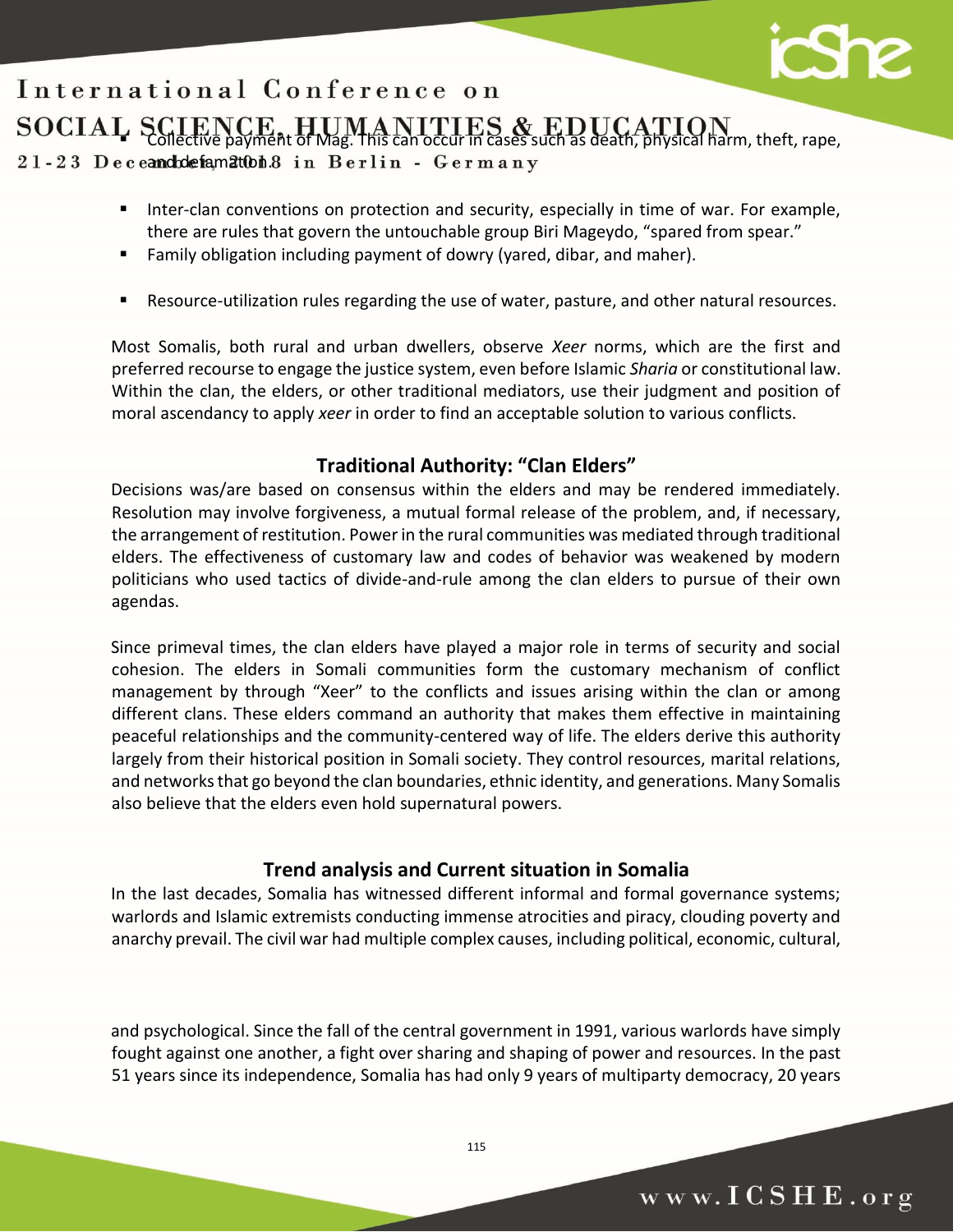# $\mathbf{S}$

## $\overline{\phantom{a}}$ of military dictatorship, and almost 25 years of anarchic civil war. The war-loads based on clans

 $21 - 23$  D protectibre was succeed ded by Ba new phase (known as rulgation of Islamic Court which many believe received financial support from Arab countries. Furthermore, Ethiopia's occupation of southern Somalia heralded a more dangerous era in the horn of Africa. Somalis perceive the United States as supporting the Ethiopian presence in 2007 and the reprehensible behavior of Ethiopian troops in their country. Somalia and Ethiopia have had a long history of animosity and have fought several wars against one another. The war of 1977 was the major conflict of the Cold War era.

> Furthermore, religious extremist (Al-Shabab) established itself in Somalia. This group carried out the most horrific acts of human insecurity in all its folds. *"In East Africa, the Somalia-based terrorist group al-Shabaab* remained *the most potent threat to regional stability, having regained territory in parts of southern and central Somalia" ( [Country Reports on Terrorism 2016 -](https://www.state.gov/documents/organization/272488.pdf) US [Department of State\).](https://www.state.gov/documents/organization/272488.pdf)* Equally, the Somali based Hiiraal Institute 2018 study explains *"The group skilfully uses clan elders to manage and control local populations, collect taxes, raise armies, and settle disputes. (Taming the Clans: Al-Shabab's Clan Politics)*

> The country currently share mixed system of federal governance whereby a 4.5 clan based system is intertwined in a contemporary governance stamped with ailing democracy, whilst raising eyebrows of numerous contentious gaps.

## **Prospects of Hope: Somaliland and Puntland**

The civil war has generated general confusion and apathy, a loss of psychological peace, a loss of hierarchical discipline of society, a lack of conformity to religious and cultural norms, and the violation of traditional forms of law and order. Although this instability greatly affected all areas of Somalia, nevertheless two regions to the north, Somaliland and Puntland, have remained relatively calm and more peaceful.

When compared with the southern regions of the country, these two states have displayed a remarkable social cohesion. Their stability atmosphere has attracted thousands of people from outside its original indigenous groups; Puntland and Somaliland have, in fact, doubled the socioeconomic and security burdens of this area. These two regions have somehow broken away from the rest of the country and now operate independently, while a federated government and Islamist factions continue to rule the rest. Therefore, a more careful examination of these two regions may shed some insight on creating a sustainable peace in the rest of the country

For its part, Somaliland sits in the northwest part of Somalia. The region declared its independence unilaterally in 1991 but has not been recognized by the international community. Since 1997, the last clan conflicts were resolved and Somaliland has been characterized by relative stability and functioning government institutions. Its legislature is composed of a House of Elders and House of Representatives. At present, Somaliland has a three-party political system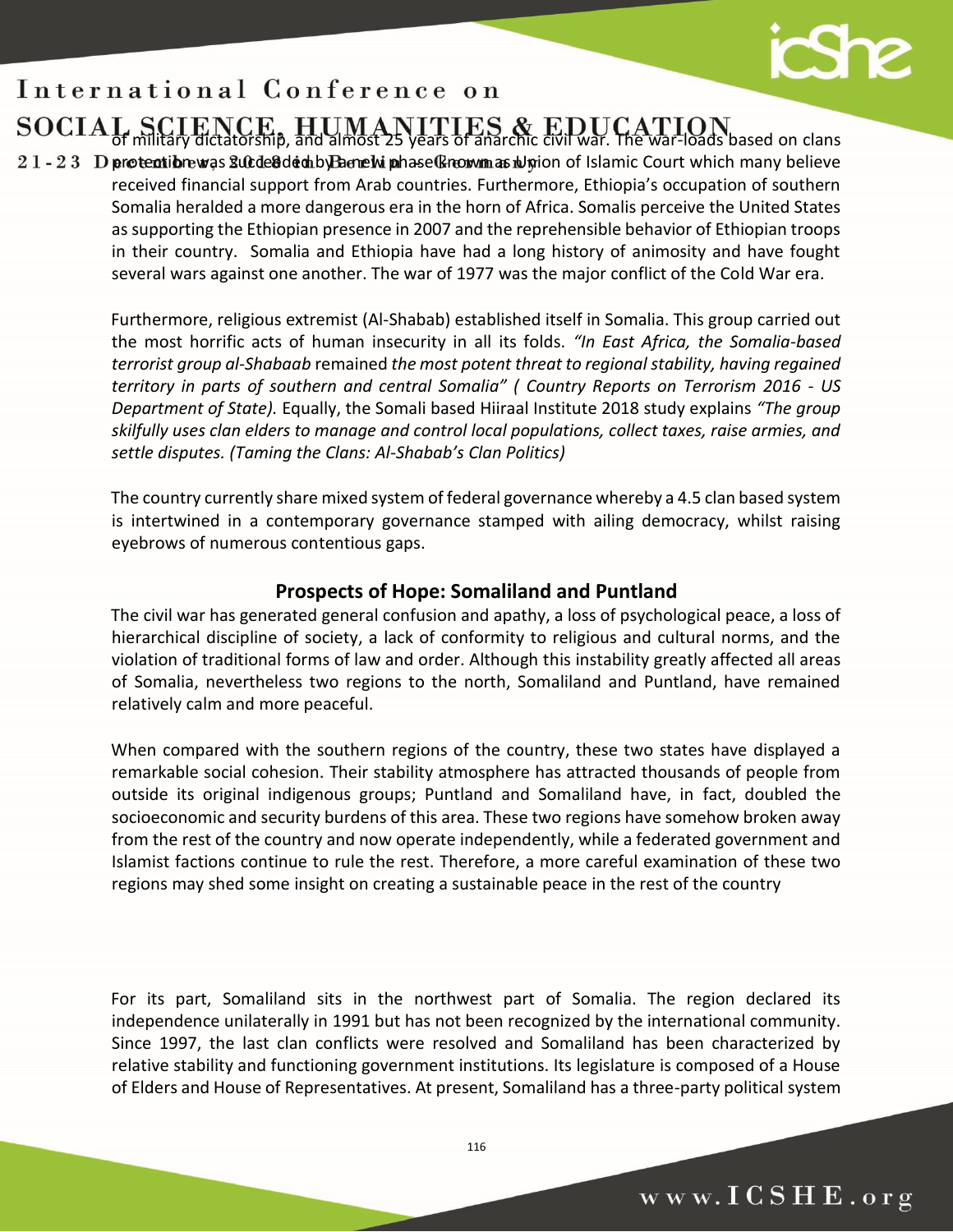

 $\overline{\phantom{a}}$ and democratic elections have been successfully held for the offices of the president, parliament,  $21 - 23$  D and efton local representatives B erlin - G erm any

> This remarkable development in Somaliland stem in part from a 1993 conference that began to provide for a sustainable peace in the region. The Borama Conference did not end conflict in Somaliland region, but it did result in an interim constitution that eventually led to a more lasting peace. The constitution ensured popular elections for the local government, a president, and a lower house of parliament. The success of the 1991-1993 process was built on a set of deeply embedded social norms that emphasized the importance of dialogue between antagonists; a willingness to accept that the most complex grievances would be set aside indefinitely to avoid the contentious process of negotiating compensation payments; the opening of space for the intervention of mediators; and a sustained commitment to consensus building in preference to divisive voting. In short, local resources have been employed effectively in the cause of achieving a lasting peace and what appears to be an able system of democracy .Therefore, the methods used in the Borama conference recall and honor the long-standing Somali traditions of the clancentered society, the role of *xeer* in conflict resolution, and the authority of elders

> Puntland, which was declared an autonomous state in 1998, lies in the northeast corner of Somalia. Puntland avoided the spiral into war that engulfed the south:

> "In 1991, after the collapse of the Somali state, the Somali Salvation Democratic Front (SSDF), which was one of the opposition factions against Barre, was the only political and military structure that existed in Puntland. The SSDF leadership, supported by the population, had directed its political and military actions toward defending its territory. After a series of locally sponsored conferences, in which a traditional council of elders (*Isimada*) played an important role, the SSDF leadership and community elders at last took positive steps toward peace, calling for an allinclusive general conference in Garowe in 1998."<sup>1</sup>

> Today, Puntland is less stable than Somaliland, but nevertheless carried out a peaceful transition of government through democratic elections. Another peaceful political transition was achieved in late 2008: A new parliament was sworn in, and a new president was chosen by that parliament. Furthermore, the office of the minister was created to oversee the ongoing democratization process. In that same year, the Puntland Regional State was formed with its three branches of government: the legislative, the judiciary, and the executive. The creation of the Puntland state was a by-product of the instability and confusion of the greater Somali political arena by then and

> of the failure of so many efforts in the national reconciliation process. The people of the region, who share a common ancestry, decisively agreed to move forward to form their own Puntland State of Somalia.

> Therefore, the two northern regions of Somalia, drawing on their common ancestry and heritage, have been able to bring a certain measure of stability out of the chaos of civil war. The same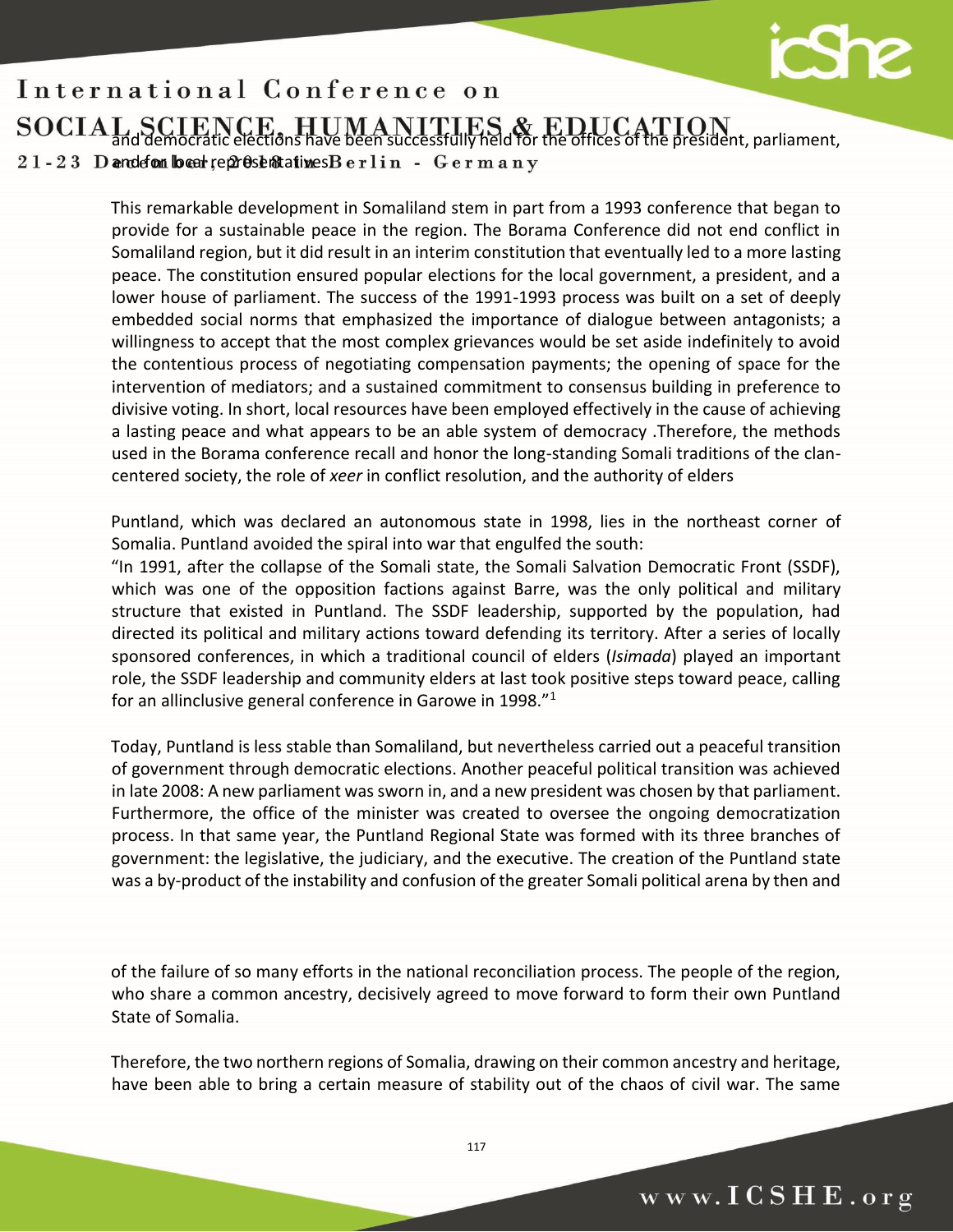## $\overline{\phantom{a}}$ cannot, however, be said of the central and southern areas of the country. "Despite the

 $21 - 23$  D abundance of local, village-level peace processes, there has been no establishment of a more durable government structure of the types that have emerged in Puntland and Somaliland. Certainly, traditional elders have played a critically important role in mediating and regulating the interactions within and between local communities. However, a number of factors have made their quest for peace at a national level more difficult.

> First, "the powerful, clan-based faction leaders, or warlords, that have emerged from the conflict in south central Somalia have consistently challenged the traditional elders' authority. During the prolonged period of chaos and lawlessness, such leaders, along with politicians and businessmen, recruited armed militia to further their own interests. They also promoted their own choice of elders, who lacked local legitimacy and thereby undermined the traditional system of leadership" (Amber, 2007).

> The second complicating factor is simply that the south is a more resource-rich area. The economic center of the region, is a coveted prize for warlords and businessmen seeking to exploit its wealth. This is evident in the contested transit routes leading to the highly populated ports of Mogadishu and Kismaayo. Many warring clans desire easy access to rich and fertile agricultural lands, close proximity to the fishing industry, and the abundant agriculture and livestock of the region.

> Most importantly, the south has been concentrated with power and decision making with massive foreign interventions and peace brokers.

> With this brief history of Somalia and deeper understanding of the current state of its various regions, we are now equipped to evaluate the country's need for mediation and a peaceful resolution to its longstanding conflict.

## **Western and Somali Traditional Mediation: A Literature Review**

Conflict and attempts at its resolution are a universal human phenomenon. In order to better understand Somalia's situation and possibilities for its recovery, we require a broader view of mediation. Through a review of current mediation literature, we describe both the Western and

traditional African approaches to conflict. We hope to make possible analysis and evaluation of Somalia's particular circumstances.

**The Western-style Mediation:** Western mediation is first a voluntary, confidential process to which a neutral third party is invited or accepted as the adversaries dispute issues of mutual concern. As Kew (2002) points out, "Typically in the Western approach to establishing triangulation, the mediator has some distance from the parties within the context of the conflict and is subordinate to them, in the sense that the mediator plays a service role." The adversaries,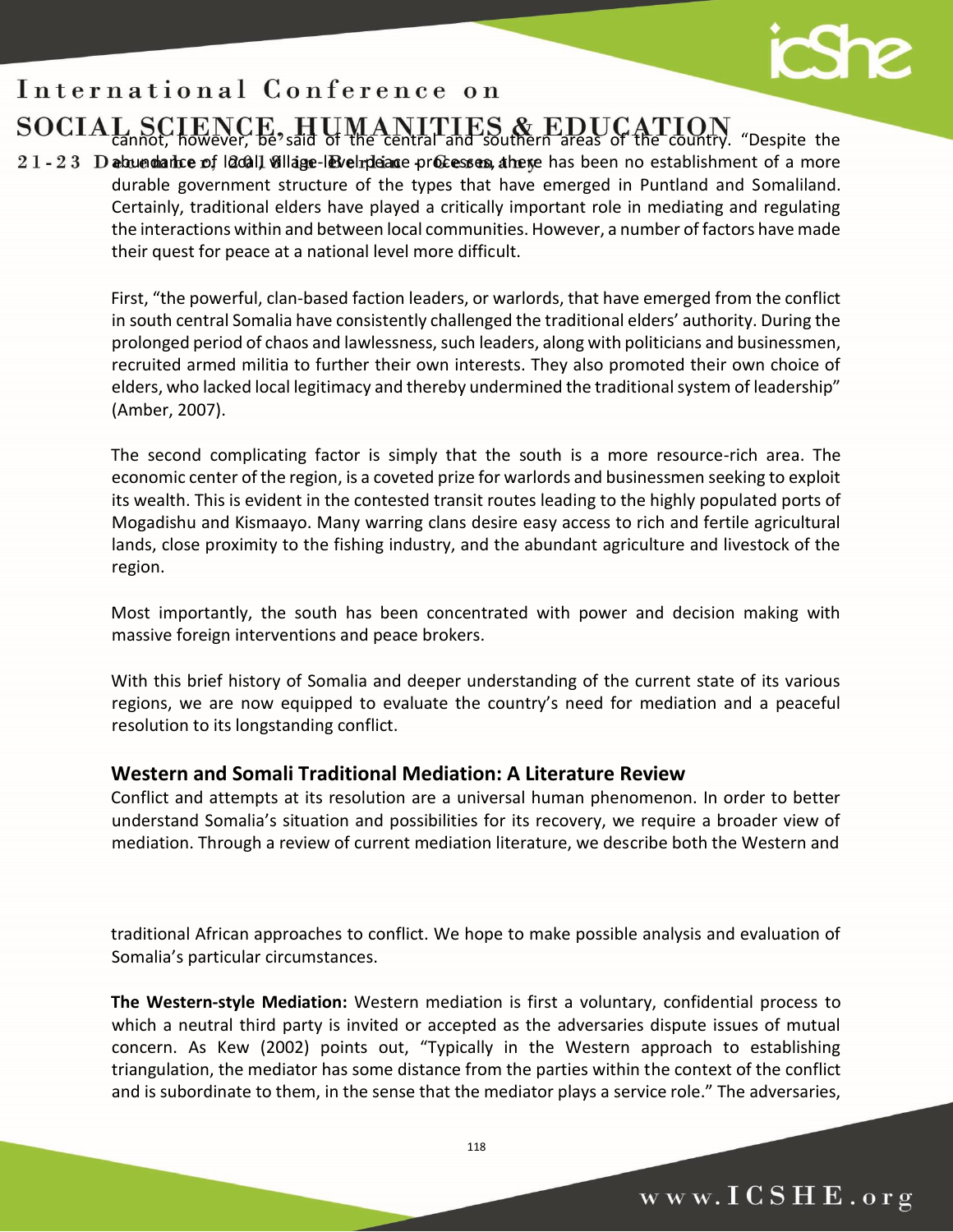

## $\overline{\phantom{a}}$ along with this mediator, together explore various solutions and develop a settlement that is

 $21 - 23$  D mutually acceptable. The basic principles of mediation include voluntariness, self-determination, impartiality (or neutrality), and confidentiality (Mediation Training Manual: CDSC; 2010).

> Western cultures tend to be individualistic; that is, they assume the human person to be egocentric rather than other-centric. Second, it is based on the assumption that power and status are earned by individuals rather than received due to one's family or birth. Third, conflict and mediation are seen as rational and formal processes; structure is crucial to resolution, which is achieved as a sort of business agreement. Therefore, leadership roles (i.e., the mediators) are highly specialized: technical, impersonal, and professional expertise in mediation is valued as criteria for trust. Finally, time is seen as a commodity to be used efficiently in order to affect a resolution as quickly as possible

> **Somali Traditional Mediation:** Somali traditional forms of conflict resolution. In contrast to the Western-style of mediation, traditional mediation dates much farther back in human history and can be found in almost every culture. Because it pre- dates the modern state, traditional mediation often appears in the aftermath of widespread conflict where no other mechanisms for social regulation exist. This is evident in the case of war-torn states such as Somalia, in which indigenous mechanisms provide order when external influences have only promoted chaos. Thus, a review of traditional mediation as an alternative to Western techniques will foster a deeper understanding of Somali processes involving the clan, elders, and *Xeer*.

> According to Augusburger (1992), whose work includes cross-cultural studies of a myriad of human societies, despite modern technological advances, most societies have opted for more traditional processes in resolving disputes, although the form that the process takes will be determined by the culture of the society involved. Thus, unlike the West, due to its philosophy of individualism, mediation tends to resolve conflict through personal action and self-determination rather than through direct confrontations between the antagonists. In contrast, more communityoriented traditional societies like Somalia, have produced mediation processes that make central the indirect and third-party system of a go-between the disputants.

> The fundamental characteristics of traditional mediation follow a mode of negotiation or arbitration rather than resolve the conflict or issue in the court room. Second, tribal norms preclude violence and coercion as a means to resolution, since serious violence destroys the possibility of living together in a single community. Instead, the tribe itself enforces the terms of the resolution. In order to avoid the breakdown of the community, conflicting parties always attempt to find a compromise between their claims rather than fulfilling the demands of each. Finally, the tribe requires that not only the antagonists but also their neighbors and relations take sides in the conflict. No conflict occurs in isolation, and therefore mediation draws in the entire community.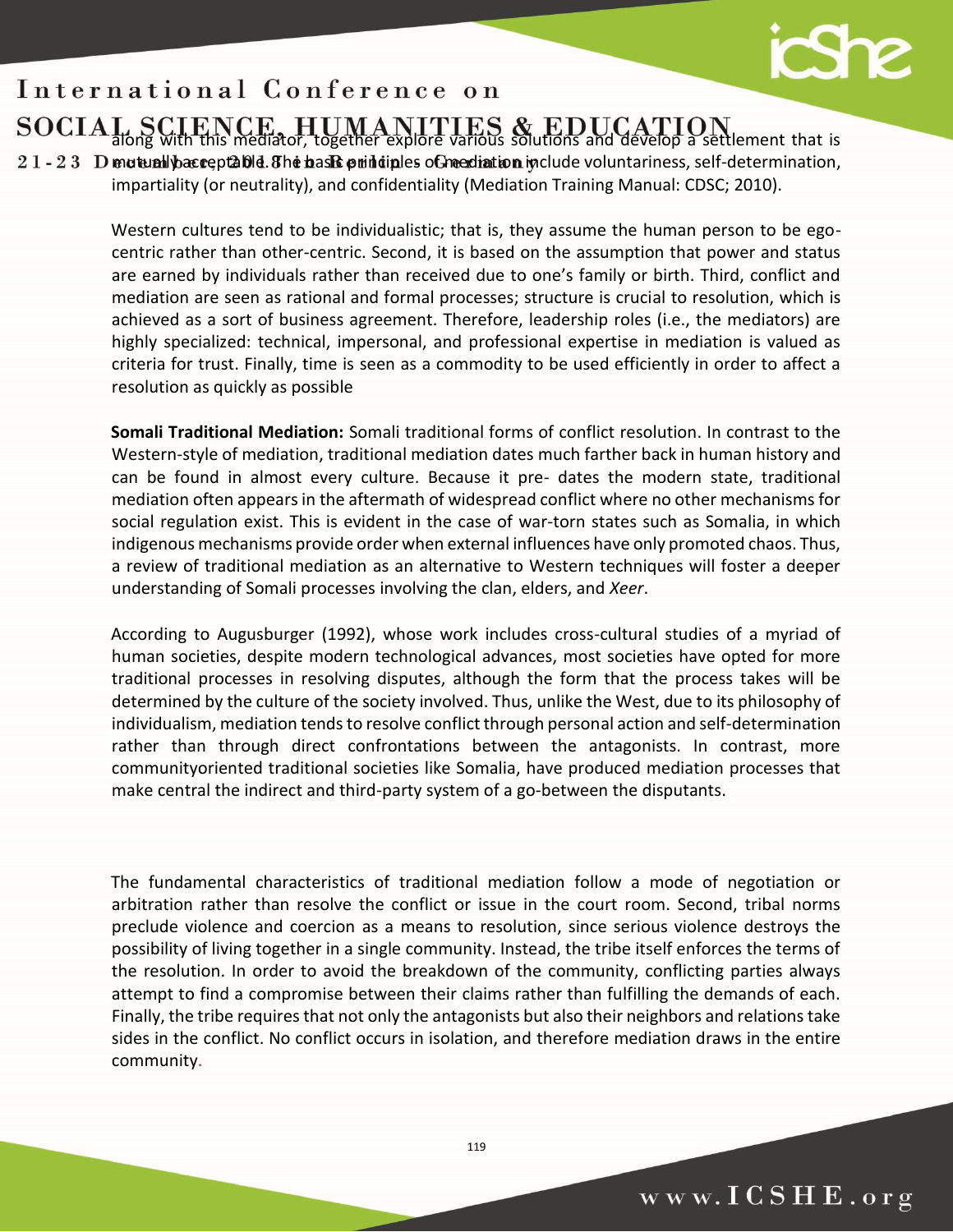# **School**

## $\overline{\phantom{a}}$ The community alone, however, is not enough to sustain traditional resolution processes.

 $21 - 23$  D Authority figures, On the pers Breof tribal-elders, rare accritical to community dialogue and decisionmaking. The indigenous nature of these mediators is necessary: Conflicting parties are more likely to accept guidance from mediators from within their own communities than they are to receive third-party, neutral mediators. This is primarily because accepting an elder's decision—even if it requires a personal loss—does not necessarily entail any shame and is reinforced by local social pressure. The end result is, ideally, a sense of unity, shared involvement and responsibility, and dialogue among groups that otherwise would be in conflict.

> The elder's status within the community is well-established: His life-experience and birth provide the basis for a profound trust between him and both antagonists. Because the traditional mediator comes from within the very community that bears the burden of the conflict, he transforms that conflict into an opportunity for building relationships. The entire process can then become an informal, familial gathering based on trust and mutual interests. The elder shares basic cultural norms and accepts the same pre-legal norms as the antagonists. Thus, his decisions and judgment are to be trusted.

> At first glance, the village elder model might appear to be a form of arbitration rather than mediation. The elder, however, does not simply adjudicate a decision. Rather, he seeks to achieve a resolution through the process of mediation itself by striving to address its primary, or root, causes as opposed to simply negotiating a limited settlement to the immediate crisis. He passes judgment on actions that transgressed community standards and were committed by either one or both parties. Thus, each party must do to rectify the situation and restore their good standing in the community.

> In sum, traditional mediation provides a stark alternative to more prevalent Western-style mediation techniques. Rather than catering to individualistic goals, traditional processes demand a more community-centered resolution to conflicts. In order to preserve the clan—and, in so doing, to preserve individual members—antagonists must openly discuss their differences and come to a compromise that their neighbors and family members will enforce. Their discussion is

> mediated, not by the neutral and alien third-party, but by the tribe's or clan's elders who seek to heal the wounds of the community.

## **Mediation Techniques, Restorative Justice and Transformation**

Mediation techniques, whether Western or traditional, are only as good, however, as the effect they have on real-life conflict situations. In the ideal, both the Western and traditional processes can claim certain strengths and have, historically, led to agreements and treaties among various peoples. Mediation literature refers to such hybrid approaches as "restorative justice." This section will (1) examine the meaning of restorative justice as a solution to conflict and then (2) turn to the goals of transformation theories of mediation, which complement and expand upon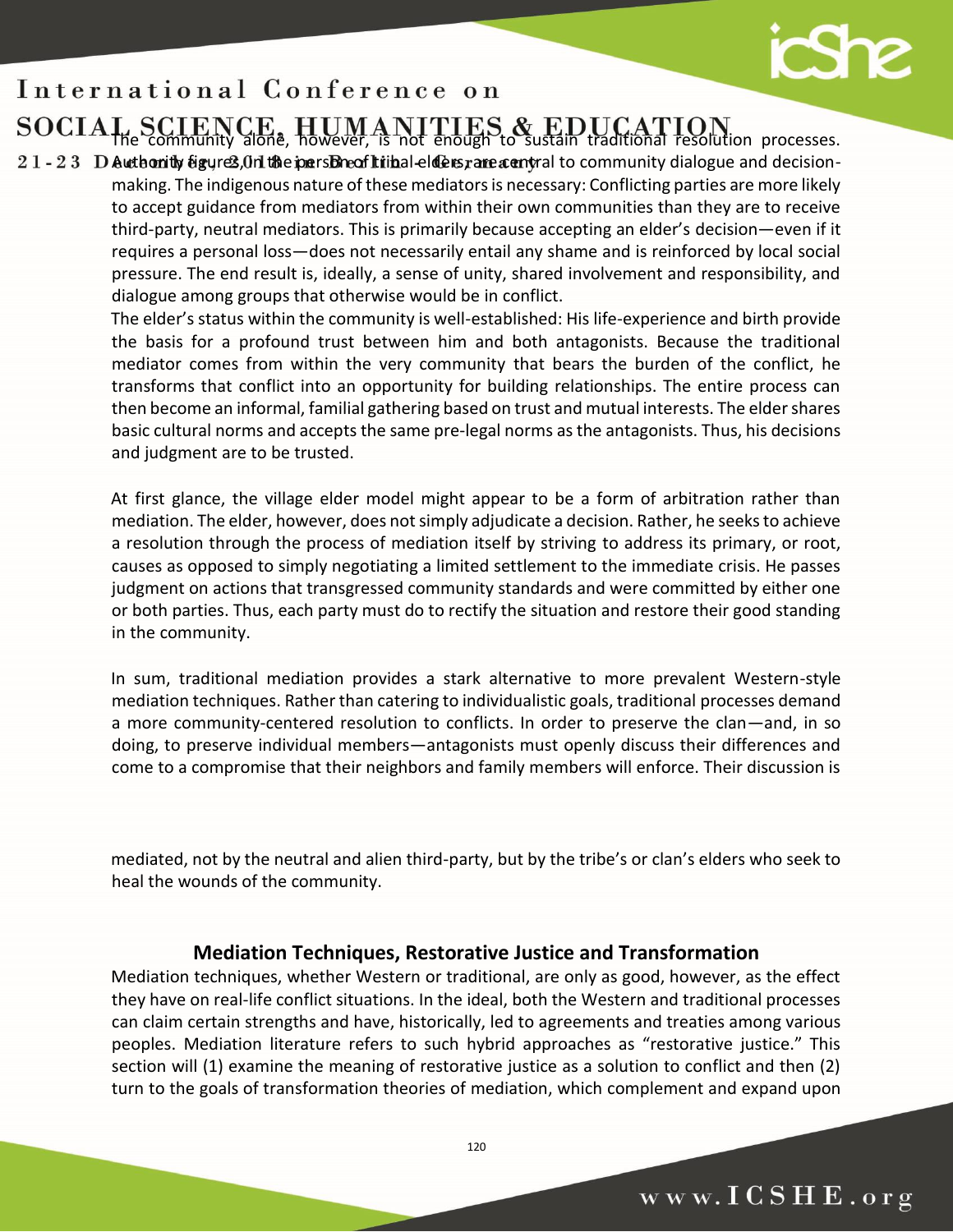

 $\overline{\phantom{a}}$ the restoration of justice. In this way, we will better understand the means by which we can  $21 - 23$  D evaluates the effectiveness of EW estern and Graditional myediation methods.

> Restorative justice theory takes many shapes but carries several universal themes, examining the phenomena of victimization, encounters, reconciliation and reparation, as well as collaborative decision-making. This theory provides a creative response to the trauma of crime, recognizing that victims have many needs that transcend the capabilities of current criminal justice systems.

> *King explains that these programs typically display four key values: First, they create opportunities for victims, offenders, and members of the community who want to encounter one another in a safe setting. These discussions provide an avenue for "restoring," as it was, the communal life that was destroyed by crime or conflict. Second, restorative justice programs encourage offenders to make amends to repair the harm they have caused. Third, they seek to reintegrate both the offenders and victims as fully-functioning, productive members of the society. To that end, they provide opportunities for all parties affected by the crime—offender, victim, and neighbors—to participate in the conflict's resolution and reach a satisfying agreement (King, 2008).*

> Mediation, however, must go beyond mere resolution: The ultimate goal of conflict resolution is to change people from within. Former enemies, through mediation, should gain a broader perspective and even empathy for each other. This new understanding between people, or "transformation," is the measure of mediation's success. Recently, scholars of global conflict have emphasized that mediation's greatest value lies in its potential not only to find solutions to people's problems but also to change people themselves for the better (Folger, 1994). Thus, both Western and traditional forms of mediation must be evaluated in terms of their ability to transform the communities they affect.

> Bush and Folger note that mediation's transformative potential stems from its capacity to generate two important effects in the opposing parties: empowerment and recognition.

> "Empowerment" means restoring to individuals a sense of their own value as well as confidence in their capacity to handle life's problems. "Recognition" means evoking empathy for the "other" and acknowledging the complexities of a conflict situation. Mediation that has achieved recognition in the opposing parties has also brought out and convinced the antagonists of the intrinsic goodness that lies within each human being (Bush and Folger, 1994, 2005). When both empowerment and recognition arise through the mediation process, conflicts become opportunities for moral growth, and the transformative potential of mediation is realized.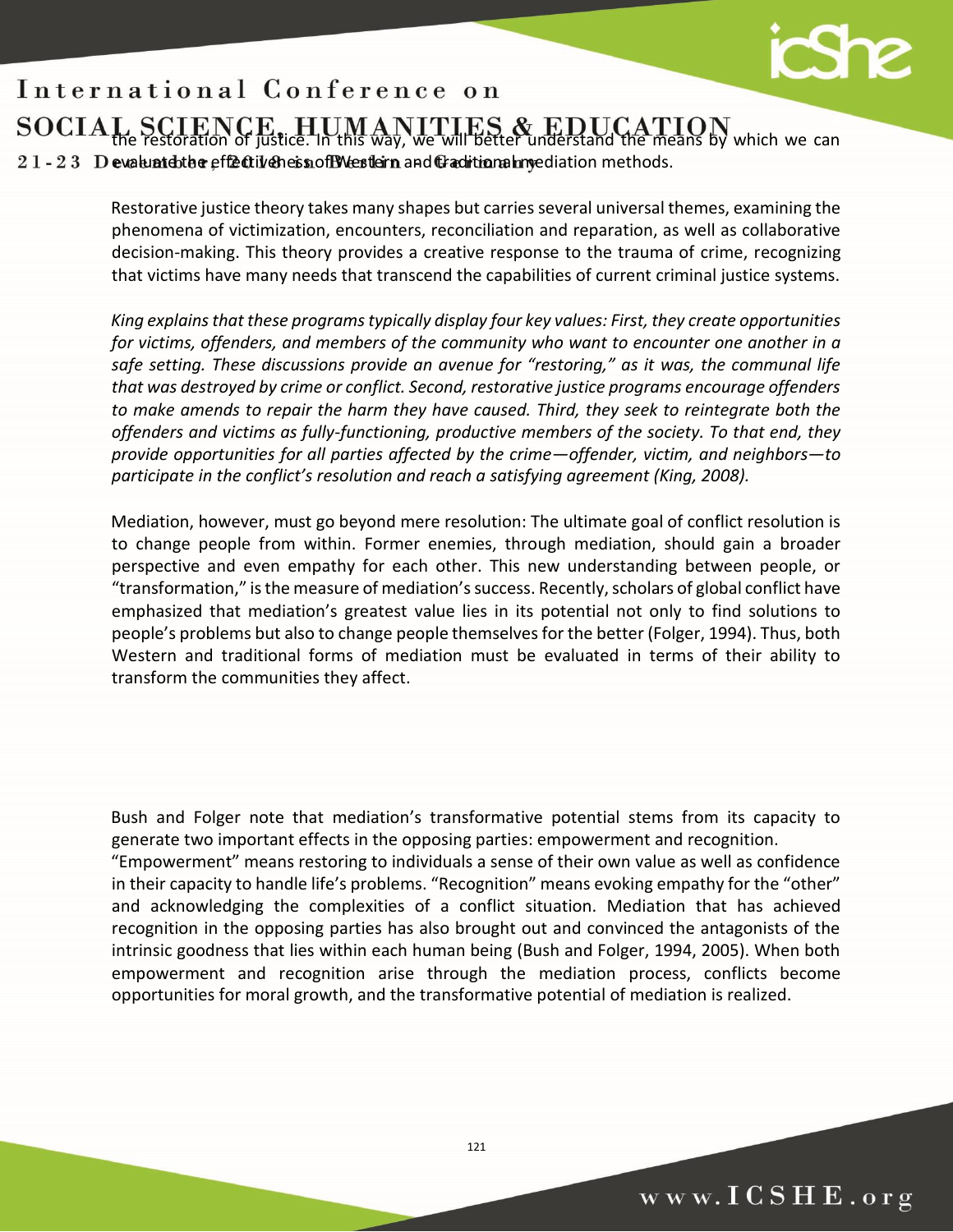

## $\overline{\phantom{a}}$ **Analytical Framework**

 $21 - 23$  D With this deeper understanding of the transformative goals that ought to inform mediation processes, we are poised to evaluate both the use of Western methods and the successes of traditional methods to resolve conflicts and change entire societies. Modern scholarship on transformation theory will provide the analytical framework within which we can define the way forward for Somalia. We will assess the potential of the clan, the tribal elder, and *Xeer*—as alternatives to Western techniques—to transform native societies based on their ability to build consensus and inspire a lasting forgiveness between warring parties. The village elders are usually seeking to develop theoretical and practical foundations for building peace within the community by using the models of conflict transformation mediation and restorative justice, so that conflicts can actually strengthen both parties themselves and the society they are part of.

> In sum, the effectiveness of traditional mediation can be assessed based upon the following impacts:

**Transformation:** the mediator responds to the issue by referring the disputants to wider social issues.

**Consensus building**: the mediator reminds the disputants of the wider contexts of the community, social relationships, and productive corporations. The dispute and the settlement must manage within this wider context.

**Forgiveness**: the process leaves the disputants with good will toward each other. Somali traditional Mediation (Xeer) has the potential to lead to a lasting peace in Somalia, as the clan elders have the power to encourage peace in their respective regions. Even in the absence of government, the Somali people have engaged their own resources and culture based on traditional mediation to restore security in many areas.

The northern polities of the Republic of Somaliland and Puntland State of Somalia are evidence of what Somalis can achieve. Even in the volatile south central Somalia, there has been evidence of the positive impact that Somali approaches to reconciliation and security management can have (Bradbury and Healy, 2010). Forgiveness, consensus building, and transformation are what Somali elders rely upon in their mediations to create a lasting peace.

## **Case study: The Effectiveness of** *Xeer* **in Somaliland and Puntland**

We may all agree that the disease which Somalia suffers today is of Somali origin. It is an old virus variety of clan politics, aided by modern weapons and foreign interests. Clan or sub-clan politics and conflict are not new, for these have been with Somalia since they formed a Somali community early on. We should ask ourselves; how did they get along with each other? The answer is very clear for anyone who is open to see it; it is programmed in Somali traditions.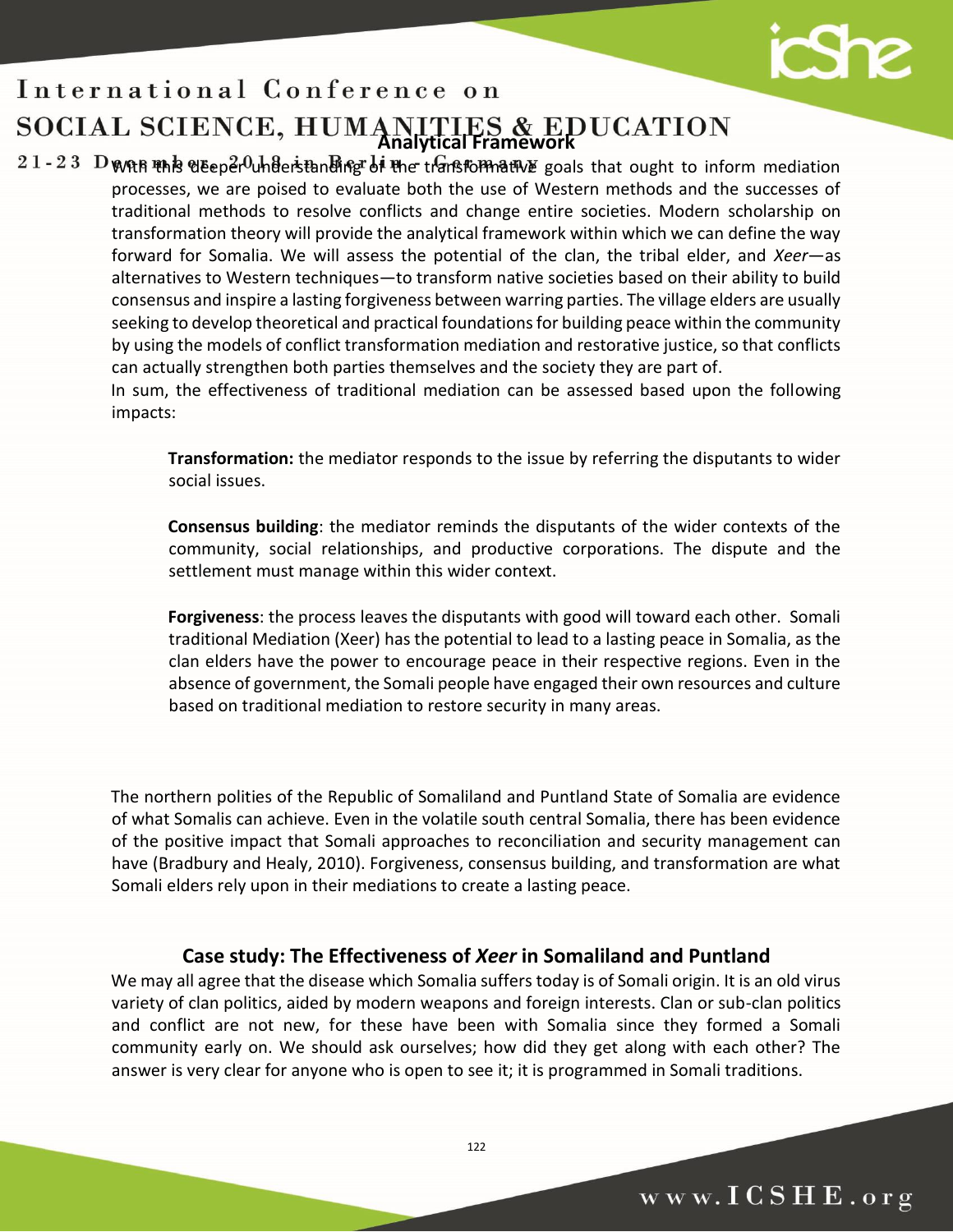

 $\overline{\phantom{a}}$ "Mostly, (if is not all) external actors have approached the Somali crisis from the perspective of

 $21 - 23$  D their mow hengtich alls activity Enterdistical and Cheran has absequently little disinterested mediation" (Menkhaus, 1988).

> Through this study we strongly believe that Somali malady of violence will not be cured by western medicine. The medicine is not a western style, free and fair elections; not now or even in the immediate future. Nor is the answer the western ways of institution building. The cure is with the Somali institutions that still exist; especially in conflict resolution. One thing all Somalis need is for the violence to cease: if your house is on fire, your first task is to save lives in it and put the fire out; only then will you be able to assess the damage and the cost to rebuild it. we believe no other institution is more suited than Somali elders to affect a ceasefire throughout Somalia. Elders are heads of sub-clans; they have a tremendous weight with their respective people and areas. If you study ancient Greek democracy, you will find people led by their elders who, out of necessity, developed a system to keep order in their society.

> Somalis have not been different, and they perfected their own process, complete with judges (elders-odeyal), jurists (xeer beegayal), investigators (guurtayaal), attorneys (gar-xajiyaal), witnesses (markhaatiyaal), verdict (gar), and policeman (waranle) to enforce it to all, assembled on a need basis, under a tree or in open sky courts. *"The more things change, the more they stay the same," as a wise Somali man once said;* the Somali traditional and customary law system still is often applied successfully, even in difficult times. Somaliland and Puntland have already employed the wisdom of Somali elders. Right after the Somali government ceased, the people of these regions were on the edge of violence. However, true to their old Somali ways, the Somali clan elders intervened to prevent conflict and promote peace and justice. "Good settlements should not only bridge the interests, but also represent norms and values that are public goods

> for the wider community in which the conflict is situated. Quite clearly, justice and fairness are crucial attributes for negotiations" (Albin, 2001).

> Somali traditional mechanisms work well in these regions. They created a house of elders, and they set the right tone from the beginning. There is a high level of mutual respect in every-day life, and most importantly, there are traditional institutions like religious, elders and other mediators that people can turn to in order to find a just solution in case of conflict.

> Somalis utilized elders who exercised Somali customary laws (xeer) and religious clerics (wadaado). This customary mediation system implied that clan elders had to enjoy immunity from hostile action and rested on the belief that clan elders' legislation was binding and that a sensible balance of power was to be maintained at all times. It was thus a system in which not power, but respect and reciprocity were the core values.

> Somalis believe that the elders have three sources of authority that make them effective in maintaining peaceful relationships and community way of life. They control access to resources and marital rights; they have access to networks that go beyond the clan boundaries, ethnic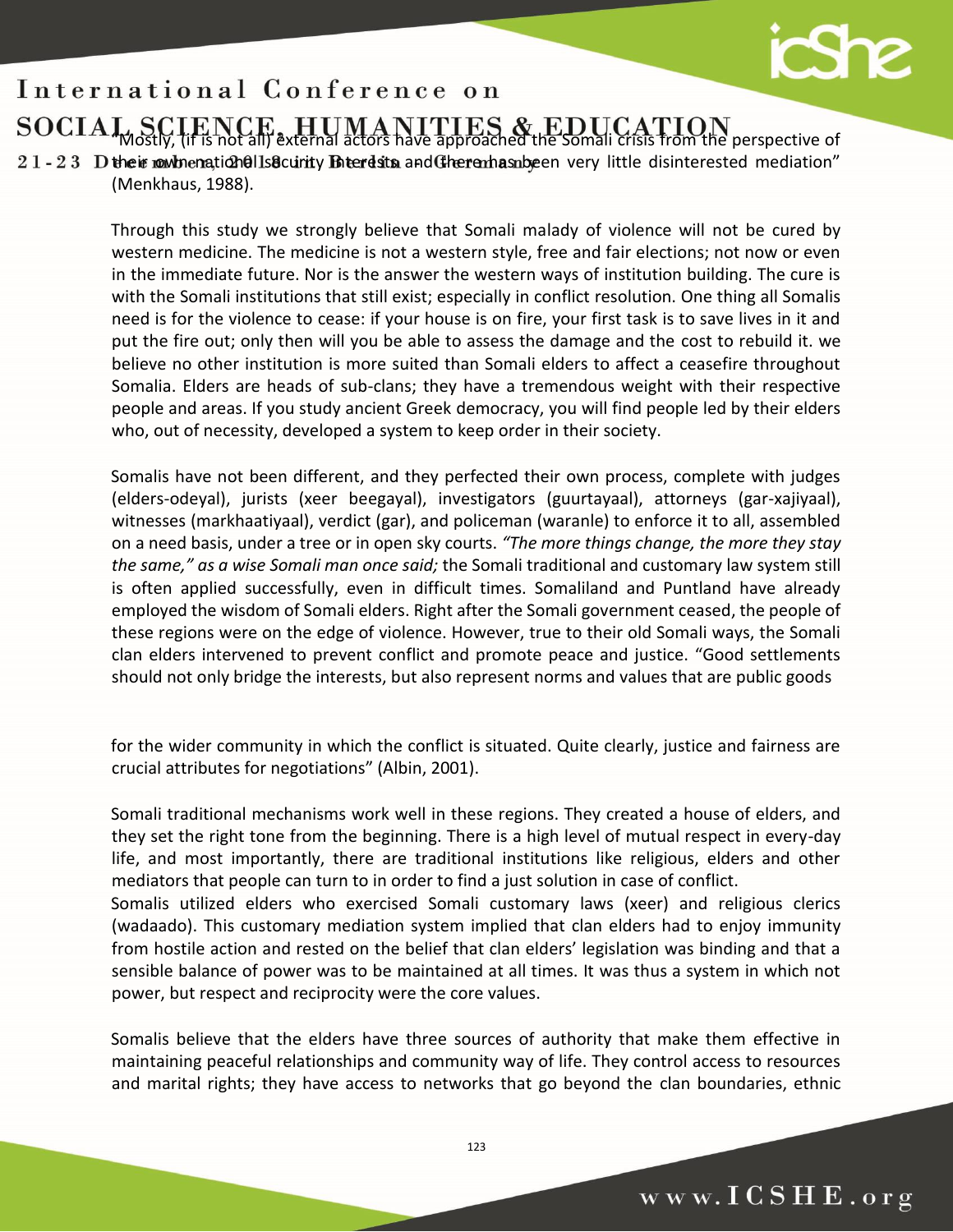

## $\overline{\phantom{a}}$ identity and generations; and possess supernatural power reinforced by superstitions and

 $21 - 23$  D witchcrafte People defleventh. Exercision g-doling or not robeying the elders may bring Allah's anger. As a Somali proverb says; "Abandoning tradition calls forth Allah's wrath."

> Given this environment and the social structure of Somali society and past history of success of this social process, sustainable peace will come to Somalia by way of traditional mediation. This is because when alternative methods of resolving the conflict have been tried they have failed, and secondly, when this traditional conflict resolution method has been tried in regions outside Southern Somalia, it has worked. The international community repeats the same mistake over and over again by selecting a group of leaders that is not inclusive and is disconnected from realities within Somalia. This of course also reflects internal power struggles, as invited parties often threaten to withdraw if opposing groups are invited to the negotiation table by the host of the peace talks.

> Somali civil society has also been filling as many gaps as they can to survive in the anarchic situation of the last decades. They are developing community security plans in order to protect civilians and are strengthening local and traditional governance systems based upon traditional Somali values. In the absence of state functions, civil society in Somalia tried to re-establish basic social services in urban and rural communities. In all these efforts, civil society is trying to bring a measure of stability and hope to areas of conflict and suffering due to the absence of law and order. "There may be many Somali voices in what is loosely called "civil society", one thing is agreed: without wide dialogue (rooted in Somali tradition) then a genuine political process will be nothing more than an elusive mirage in the political landscape" (Jama, 2010).

> UNDP Somalia has been supporting the informal justice system in Somaliland and Puntland to strengthen access to justice for vulnerable groups. To avoid the traditional mediation disadvantages, many traditional leaders have attended seminars underlining the crucial role of the absence of proper documentation and recording of mediation agreements that can prevent the return of conflicts.

> There is a growing consensus among the Somali community to get back to their old way of life after 21 years of civil war through a revival of the Somali Xeer. There is no other alternative to turn to in order to resolve the conflict. Since the collapse of the state in January 1991, dispute mediation and arbitration at any level (individuals, families, and neighborhood) have been performed almost entirely by clan elders. In the Somali community, traditional mediation over the years gained respect, a system of justice which is strong enough to hold together communities that have been fragmented by the upheaval of uncertainty over recent years. The Somali traditional system of governance and conflict resolution has survived the civil war in many areas, in particular Somaliland and Puntland. The achievements of these regions are based on the following: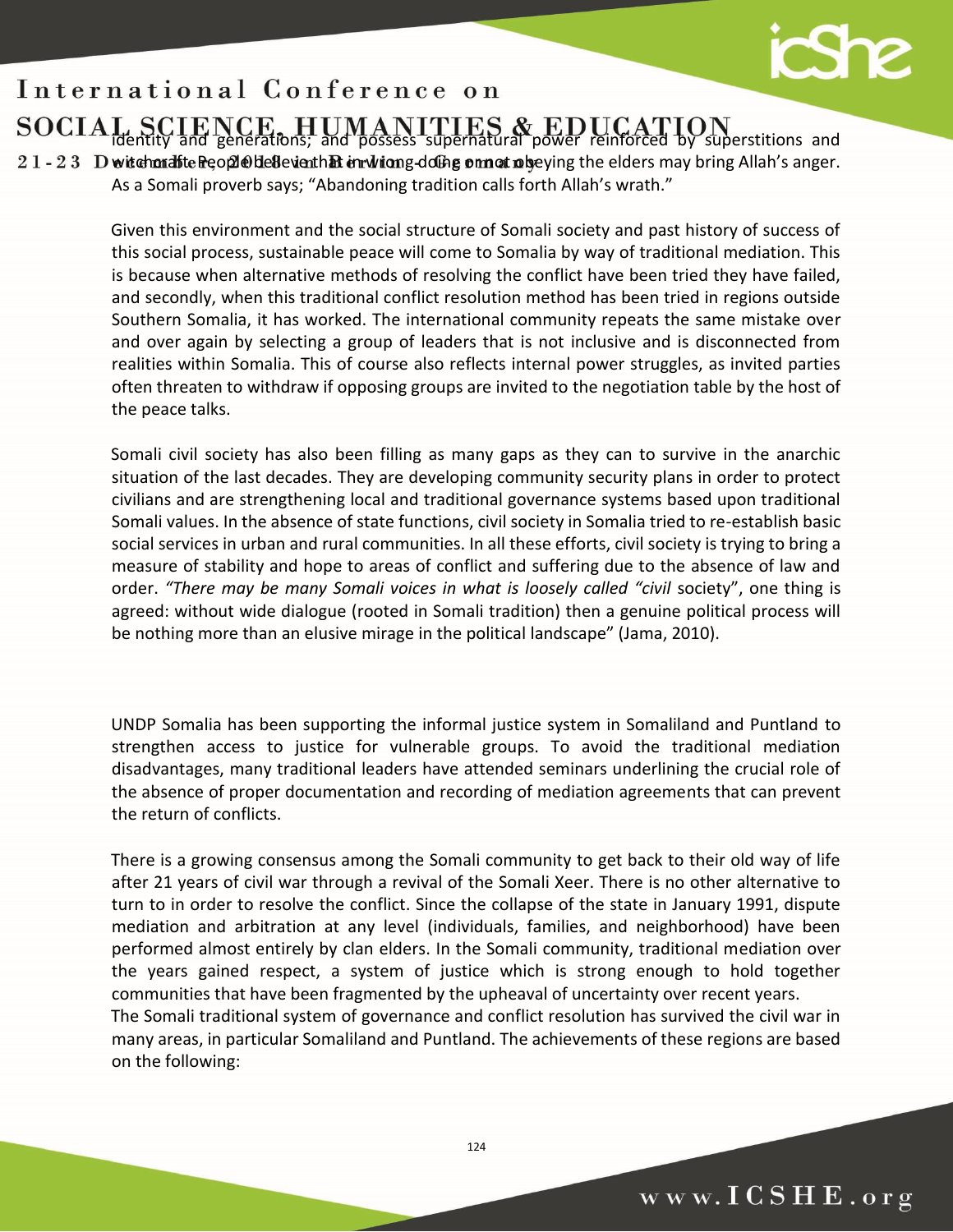$\overline{\phantom{a}}$  $\geq$  These communities have a strongly traditional law and clan elder leadership, which  $21 - 23$  Decembanage 20 on Fig. through consensus and open dialogue.

- $\triangleright$  The clan leaders have trust and respect from the members of their community.
- $\triangleright$  Somaliland and Puntland political leaders believe that given the necessary support and facilitation, the clan elders will be able to do much more for the development of the peace and security in the regions.
- $\triangleright$  Somaliland and Puntland clan elders and political leaders believe that international intervention will have only a temporary effect, such that there is no substitute to the genuine effort of the Somali leaders to put their difference aside and put their house in order, and bring an end to their hostilities.
- $\triangleright$  The mediation process in Somalia is a powerful tool for satisfying the genuine human desire for justice and to the individual dispute and most importantly, the interest of the community.

Both Somaliland and Puntland are evidence of the effectiveness of the revival of traditional structures after the state collapsed in 1990. As Gundel stated, "the traditional leaders in Somalia are not only the prime force for stability and continuity in terms of regulating access to pastures water and conflict resolution between clans but also, especially in Somaliland and Puntland, have been instrumental in establishing relatively stable structures of governance, jurisprudence and

security" *(Gundel, 2006).* In this way Somaliland and Puntland built a traditional grassroots peace building process based on trust and confidence among communities, which provided indigenous peace and governance from the 'bottom-up' and made Somaliland unique in the Horn of Africa.

## **Characteristics of Xeer**

Somali traditional mediation is an oral tradition. Clan leaders are not trained or educated to become state leaders, political thinkers, intellectuals, government functionaries or professional managers of a modern state. They do no write modern constitutions, elaborate penal systems build sophisticated judiciary structures or adopt parliamentary democracy procedures. They have their own system regulated by the Clan Xeer (Customary law), which is based on clan lineage culture, traditional values and partially influenced by Islamic Sharia (Shuke, 2003).

This is why it is vital to understand the importance and the complexity of the Somali Xeer. The difficulty emerges from the fact that Xeer is oral law. Laws are amended over time in societies as times change but the Somali Xeer endured such changes. For example, blood compensation and Xeer (Mag) Marriage (Guur) have not changed, because they are based partially on Islamic Sharia and not only Somali traditional customs.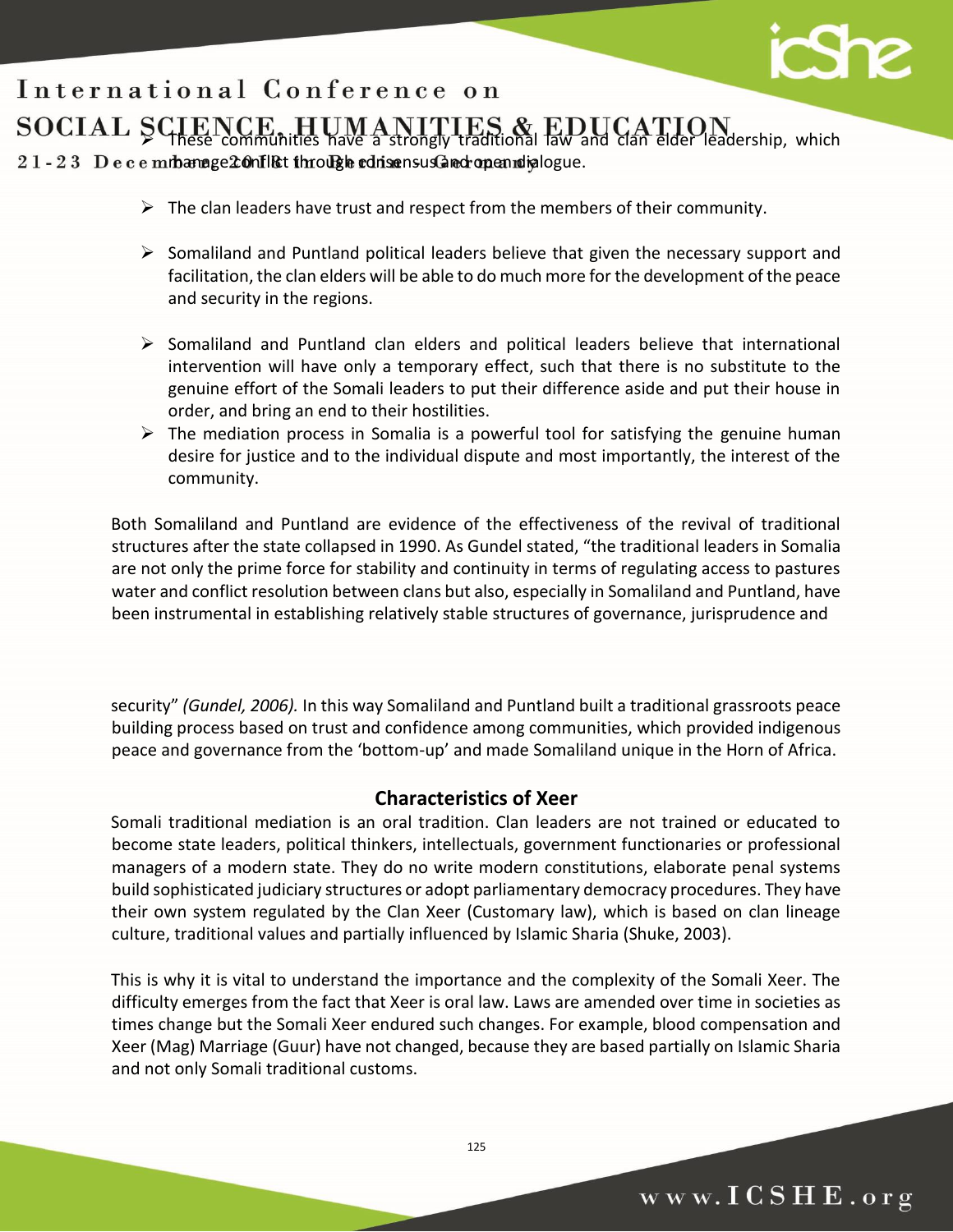## $\overline{\phantom{a}}$ In the Xeer mediation, there is no strict formula, but several elements (characteristics) of Xeer

 $21 - 23$  D are veny limportant to the community and their expectation of the outcome. If the starting point of the process does not meet the characteristics of Xeer, usually, is not easy to reach the objective or goals such as; "consensus building, community relationship, transformation and most importantly forgiveness and recognition". In other words the objective is to restore harmony and social order in a given society.

> The community members involved in the conflict participates in the dispute resolution process. All participants have their own role to play the mediation. These community members can include traditional authorities such as elders, chiefs, religious groups, women's organizations, local institutions and business professionals. Opening and closing ceremonies and poems and proverbs also play major roles in the mediation process and make the Xeer unique.

> Chiefs and religious groups are highest in position to open and close the mediation process, usually they create the spiritual atmosphere and remind the parties to forgive each other and respect their clan elders. Also they encourage the clan elders to do their best mutual agreement and remind everyone of the past conflict experience. Business professionals are treated the same as Chiefs and religious groups, but usually do not settle disputes themselves. Instead, their task is to encourage rivals to make peace. Clan elders can be part of the religious groups same as the religious leaders can be clan elders. Somali people tend to trust more the religious man who is also present as clan elder.

> Proverbs and poems and peacemaking skills are used to ease the tension. Usually they use as starters points, and then the parties forget the personal interest for the sake of the public interest. Somali elders manage the emotion and the communication where the mediators help people to express their emotions mostly in poetry or proverbs. This helps Somalis express their feelings and it makes easy for mediators to understand party positions. Poetry, which is the most celebrated and respected art form in Somalia, is used for the cause of peacemaking. It is widely understood and enjoyed and like the mass media in the west, it has the power to influence opinion.

> In the Somali tradition poetry was the way they express happiness, sadness, promote war and later the message of peace. Poems sent through messengers were passed between parties as a means of dialogue. When Somali elders sit under a tree for mediation of parties, the ceremony is opened with the Quran and poems. Proverbs are recited in the dialogue to show wisdom and understanding of the issues at hand and how the proverb relates to the case. In Somali society poetry and proverbs provide wisdom and a reliable vehicle of communication to help the coherence of society.

> Clan elders are main characters in the process of mediation. They are the ones whose judgments produce the outcome in mediation. The question is who meets the criteria to become a mediator. There are several characteristics for one to poses in order to be nominated as a mediator; First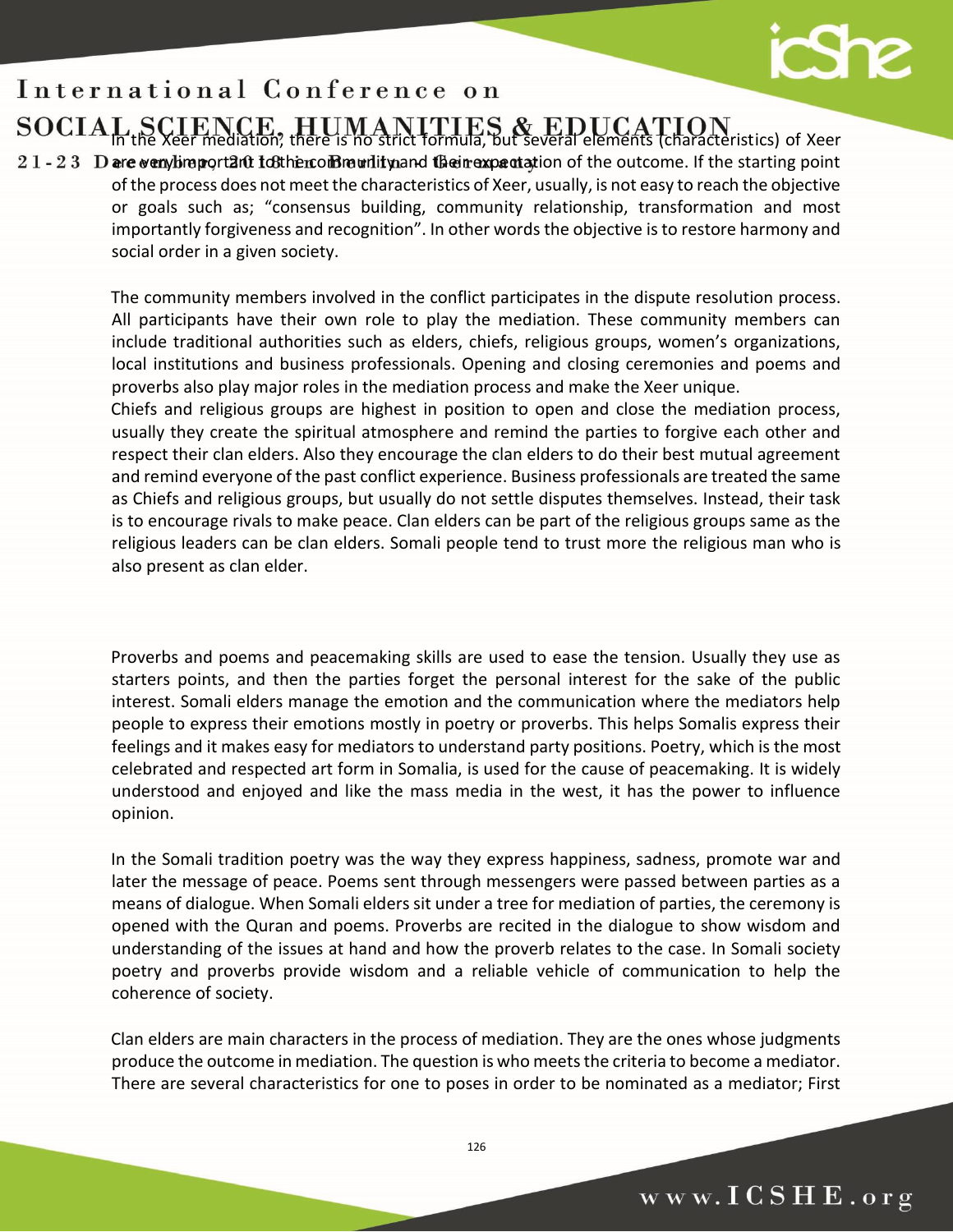## $\overline{\phantom{a}}$ and most important is the eider should have religious knowledge and fear of God; they should

 $21 - 23$  D remain loyal, to 2th d fluth, justice land concern from humanity. They should know the society's history, traditions and norms. They have to have the ability to express and explain, convince, bring together and reconcile by exposing sometimes painful and embarrassing facts. Oratorical skills and ability to facilitate a difficult conversation can qualify one to become a mediator. As a mediator possessing all or some of the above characteristics can make one gain the respect of the clansmen based on a combination of heredity, reputation, and proven skills and ability to deliver justice. For example, I remember my father telling me that his clan nominated him to become an elder, but only after he proved his worth by successfully negotiating the return of some stolen camels. Appendix A also offers a great example of how communities need the elder's wisdom.

## **Conclusion**

Somalia is a place of great suffering. There is famine, civil war, clans fighting for power and all the crimes that go along with them. The consequences of war go far beyond physical damage. The Somali crisis has witnessed not only the collapse of state institutions, but also social institutions: traditional authority, cultural values, marriage, and kingship solidarity are among the societal casualties of the long years of conflict and chaos, and also many Somali youths have no memory of a functioning government or the rule of law in their own country.

One can't discuss present Somali politics without focusing on the roots of the problem; this will enable us to build the framework for any future peace process. Then we can move toward a phase of reconciliation and mediation to talk about stability, peace, development, and human security.

Many scholars believe that the current conflict is tribal. Each clan believed that they are the victim and suffered. None of the clans consider themselves as perpetrators and that is why the Somali people lost the reconciliation track. The lack of trust however, is entirely due to the clan politics that politicians have exercised in order to favor their own clan. The current mistrust for Somalia originated from independence due to poor leadership, but the confusion of Somali clan mentality is the driving force of the Somali conflict.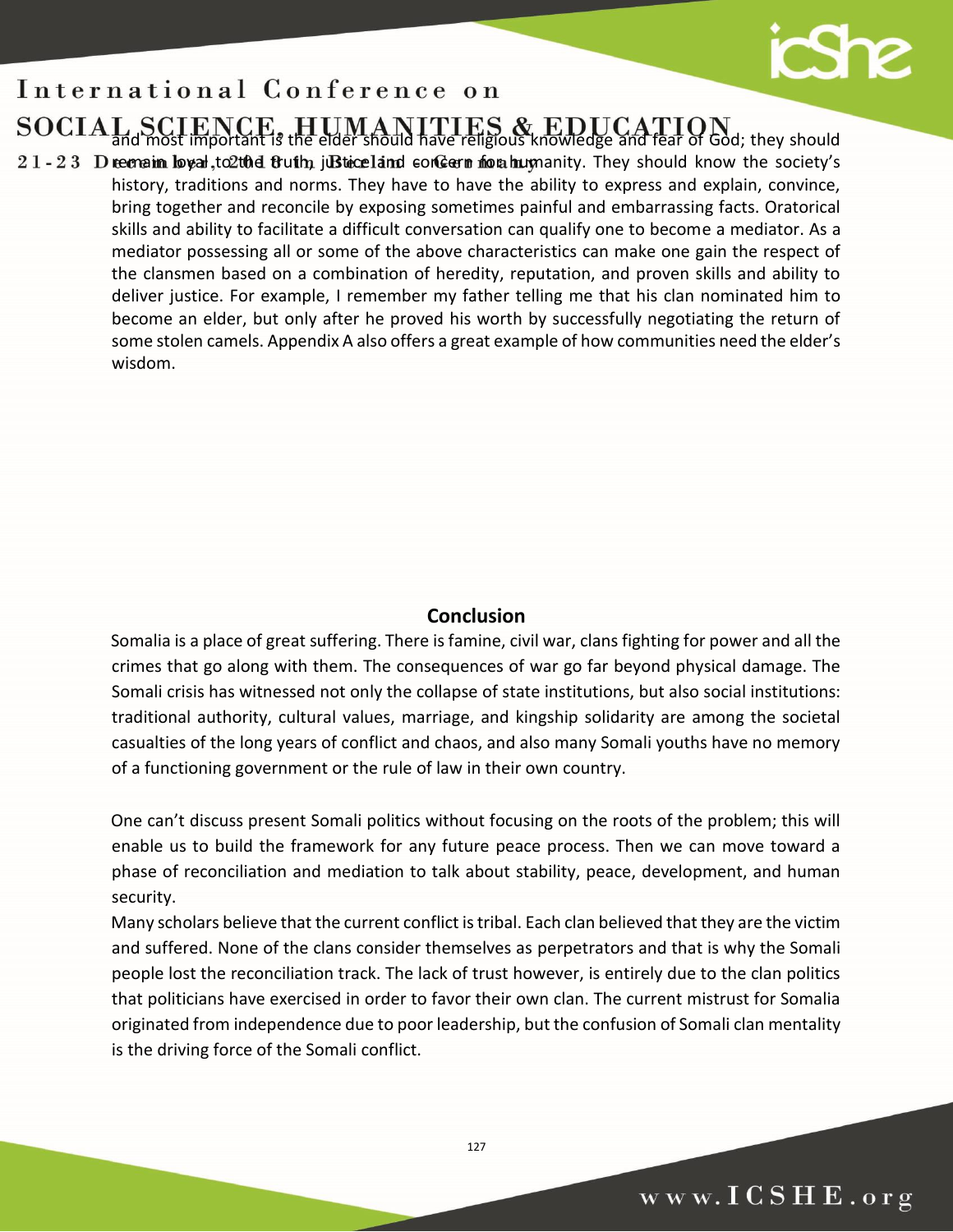# **S**

## International Conference on  $\overline{\phantom{a}}$

## When the clan elders free themselves from hatred, bias, and stereotypes and then come together

- $21 23$  D as somal is and share their wiscom and knowledge from their wise men and within community, trust will be restored. Somalis survived for centuries by allowing the elders to play their roles. Somalis must find a way to return and revive Xeer (Somali Traditional Mediation). Once the Somali clan elders find a way to communicate again and start resolving conflicts that exist in their communities one at a time as they did for centuries then we will see peace return to Somalia. The participation of the Somali elders will also pave the way for a larger reconciliation process. We must remember that there are three major laws which Somali people practice normatively whether written or unwritten:
	- **1) Somali-penal System:** The first was Somalia's codification of laws designed to protect the individual and to ensure the equitable administration of justice. The basis of the code was the constitutional premise that the law has supremacy over the state and its citizens. Unfortunately, there is no strong central government to implement this law.
	- **2) Islamic Sharia:** Islamic teachers served the community by preaching, leading prayers, blessing the people and their livestock, counseling, and performing marriages. Although the Sharia law plays an important role in Somali culture, they do not settle disputes themselves or sit in judgment. Instead, their task is to encourage opponents to make peace.
	- **3) Somali Traditional Mediation (Xeer):** There is no argument that this traditional mediation (Xeer) existed before Somali people were introduced to the other two categories. The whole process rests on the sincerity and truthfulness of the elders, their skills as mediators, and their just application of Xeer agreements. Xeer is more than a contract. It shapes basic values, laws and rules of social behavior.

Clan elders are a potential source for reconciliation because of their ability to shape relations between warring groups. Instead of focusing on differences, the common bonds of language, religion, traditions, and inter-clan marriage, can unite communities. The Somali system like other African nations seemed to have a way of resolving conflict that outsiders may not be well versed with. This is more effective first because it originated from the people and second it sustains itself. If this can be incorporated in all mediation processes then there is no reason why peace will not be attained in this country that had endured years of turmoil.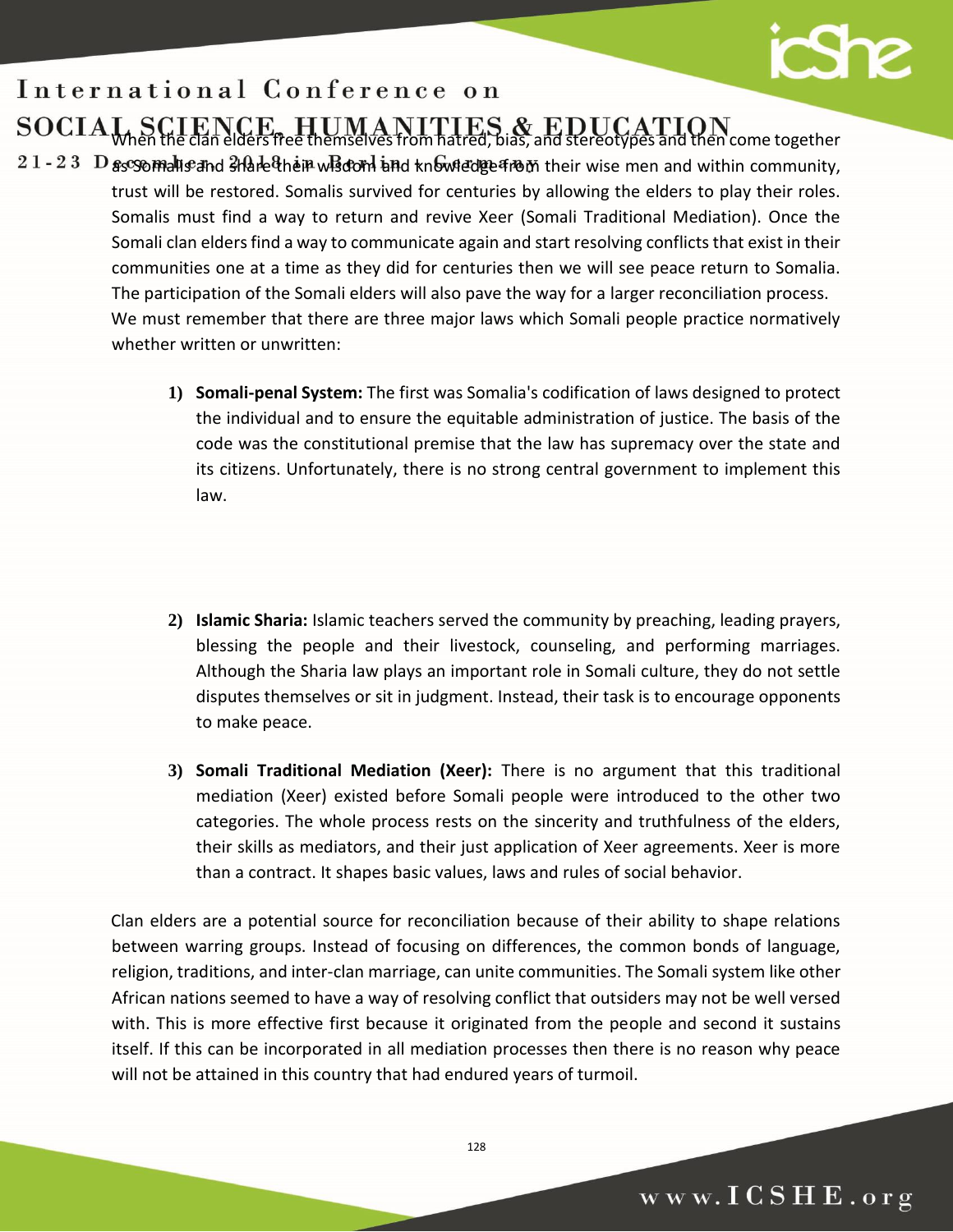# $\mathbf{S}$

## International Conference on

## $\overline{\phantom{a}}$ With respect to the resolution of the conflict, the unity and peace of the Somalis, as well as their

 $21 - 23$  D mutual understanding, are based on the Xeer. The Xeer stands at the center of the Somali identity; without it there could not be a Somali nation. The Xeer is both father and child of the Somali nation. It protects the sovereignty of every Somali. The Federation must respect the Xeer and leave it free to develop into a modern body of law than manipulation.

> Somali Traditional institutions are governed by a set of customary and traditional laws that deal with the needs of the local people. These laws were made and used over many centuries and are appropriate to restore people's need to manage their lives in the environment they live. The traditional institutions mirror and represent the local peoples' culture, feelings, mode of behavior, social and economic relations and the rules of dealing with other groups and political establishment. Seen under this perspective, and in absence of a political authority capable of enforcing efficiently its statutory laws in a pervasive manner to all pastoral and nomadic communities, it seems unavoidably necessary to consider incorporation of those aspects of the

> traditional mechanisms that are absolute and relevant into the legal and political system. The Somali people stoutly believe and trust traditional structures more than in the western designed model of governance, in which the clan characteristics is not defined and recognized. The Somali Xeer makes the parties feel that religious and cultural obligations were fulfilled after the mediation is completed. *As a Somali adage goes; "if clan elders convicted my son, the remaining question is: did he accept the decision made by the council. If yes, then by God he is indeed the one I gave birth to.*

> "People do not resist or reject decisions made through traditional mechanisms or Islamic Sharia (both are intertwined and overlapping), because people know them, respect and abide by them" (Shuke, 2005). People tend to refuse to go along with and reject modern governance structures and laws developed by the western system. Somali society is an oral society, and people do not read constitutions, penal and civil codes, security laws and other unidentifiable laws hidden in thick books and require long processes involving police, lawyers, courts etc.

> The Somali peace process needs the wisdom of Somali clan elders, technical advisors, artists, women's groups, and moderate religious groups in order to create the atmosphere to support confidence-building among the community. Efforts by the international community to contribute to peace and stability in Somalia should be guided by the question of how a peace process could be supported that is owned by the Somalis themselves.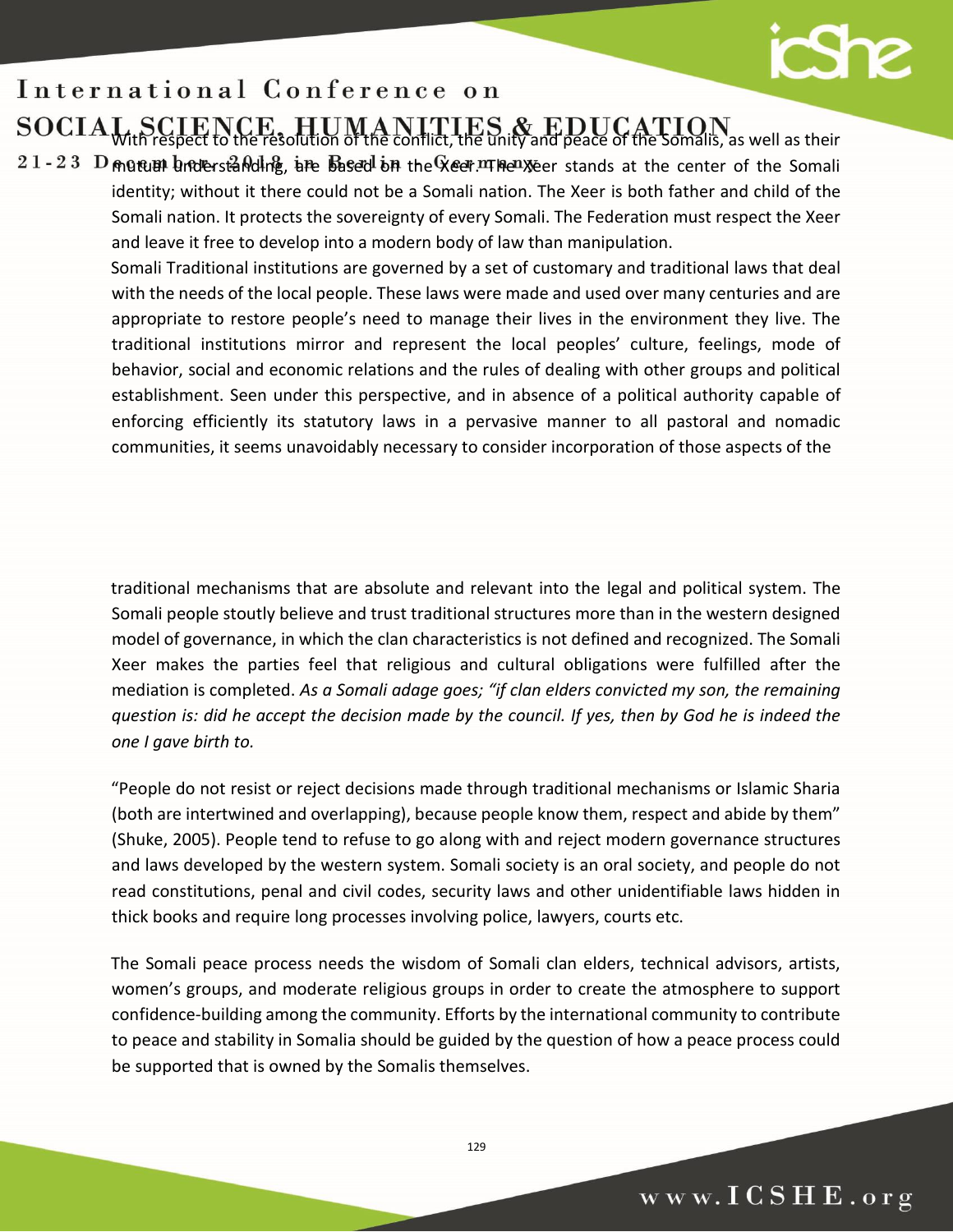## International Conference on  $\overline{\phantom{a}}$ **Recommendations:**

The most important step is to start meetings of community traditional elders (*Caaqil*) in each given region in Somalia. This step will expedite the possibility of having Somali network of traditional elders and will revive the role of the Somali elders used to play in making peace. It is important that Somali elders be given housing centers where meetings can take place, as there is vast distance between regions in Somalia and transportation is not good. There must be a way to facilitate the elders getting to know each other, as it will prevent conflict better when they know each other. There must be a way to fund the elders meeting and centers so the work can continue. We cannot put a timeline on the process and how long it continues. This is a revival of the fractured Somali traditional conflict resolution mechanism and it could take some time and resources. The Somali elders must take responsibility once it is placed on their shoulders and revive their role in the community. This was a lesson learned from Somaliland and Puntland

where the elders took a significant role to revive Somali (Xeer) and contributed to a sustainable peace in their regions.

The international community could advance the course by promoting Somali traditional mediation or local dispute resolution mechanisms, by paying attention to the traditions, customs, cultures, and roles of elders and by learning about the community structure in areas where external players are operating programs, which includes the role of the elders, women, and young people.

Using traditional authorities to implement activities other than conflict-resolution activities, such as development or relief programs, can help jump-start intra-community dialogue that has broken down. Equally there is need to find ways on how "xeer" can be incorporated in modern governance system and double edged civic education might be an opportunity to reconcile the clash between modern and traditional system conflict management mechanism

Women play a unique role in conflict management and resolution in the Somali community and external agencies can recognize the importance of this role and promote the inclusion of women in mediation among the Somalis.

## **References:**

www.ICSHE.org